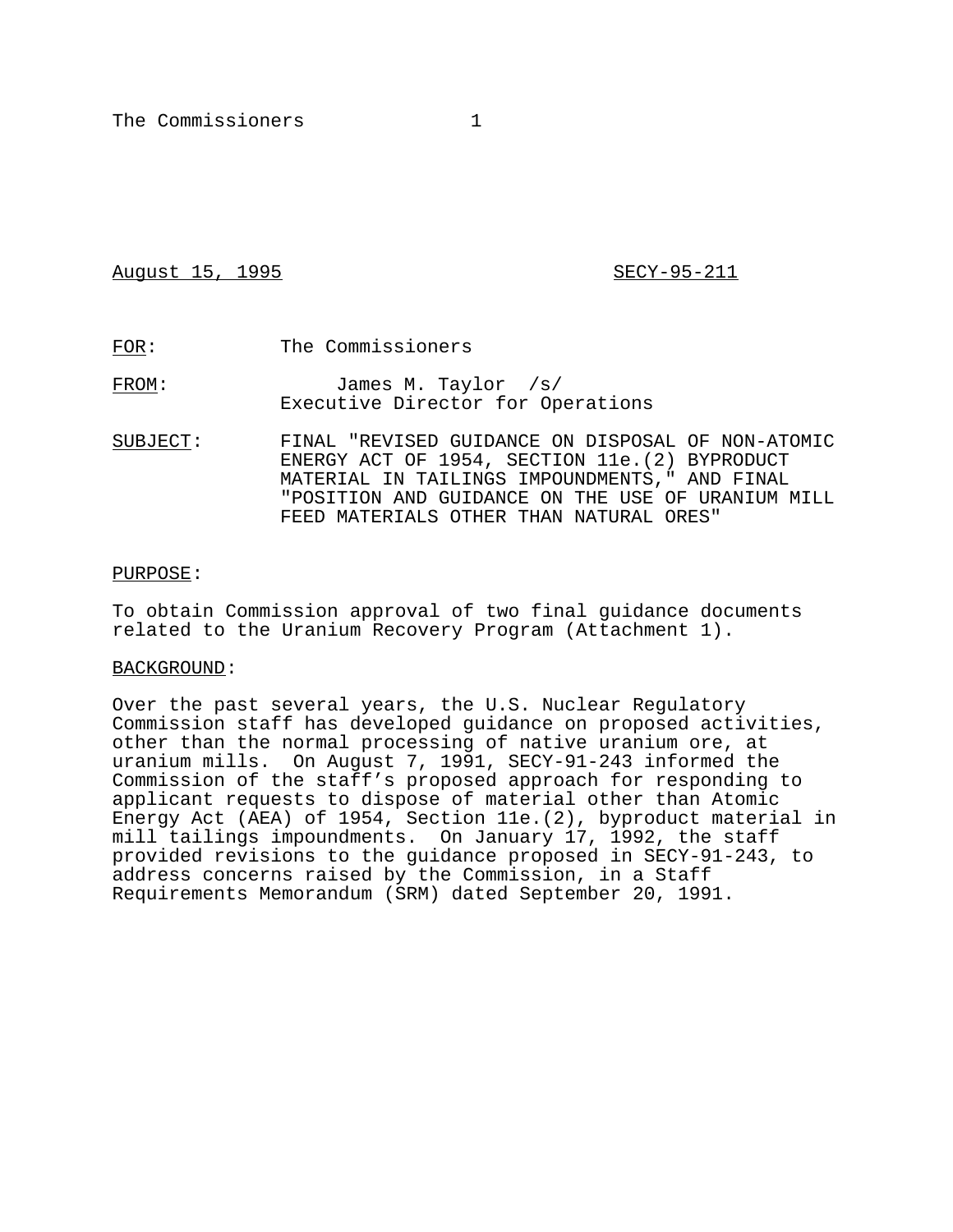Contact: Myron Fliegel, NMSS 415-6629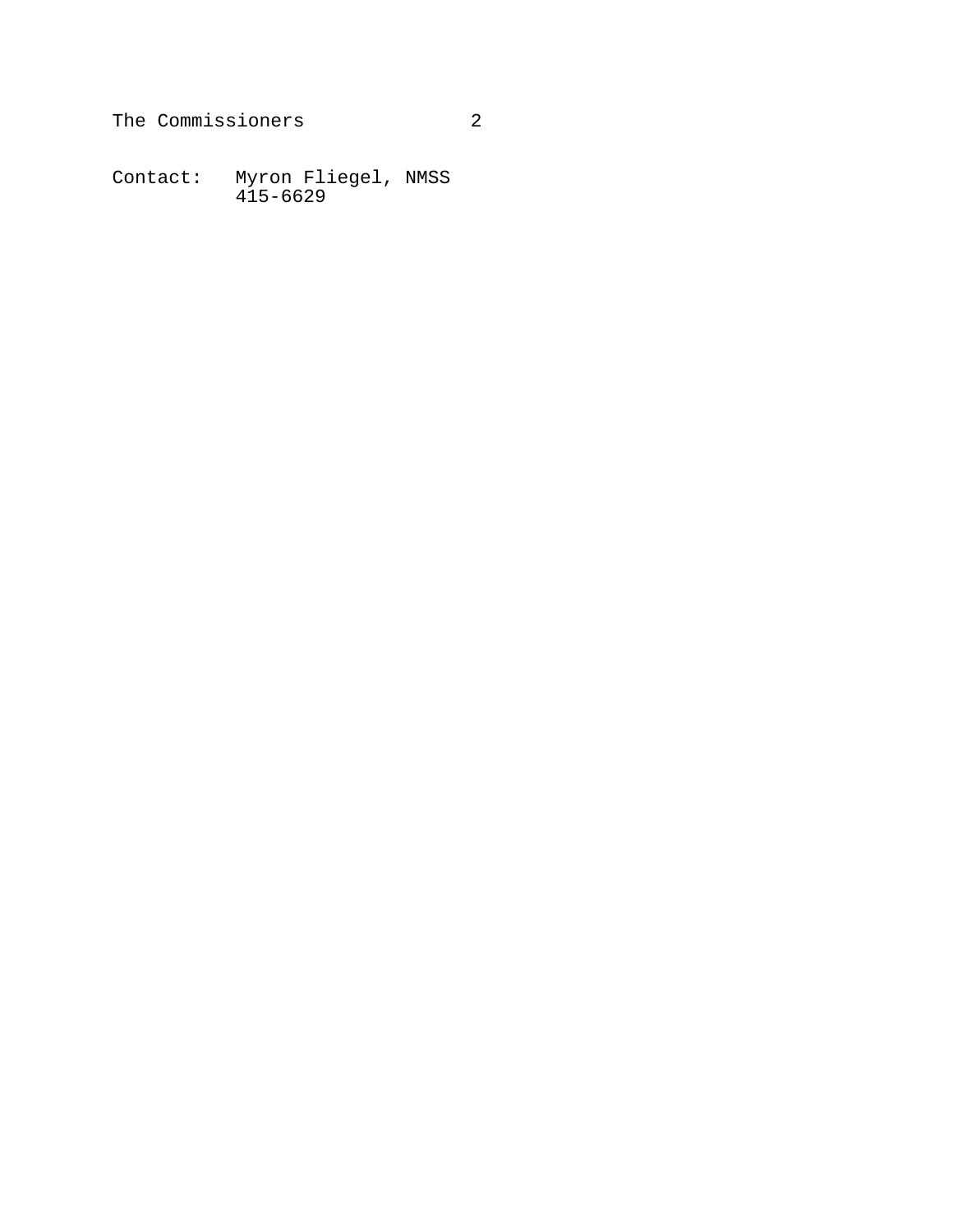SECY-91-347, dated October 25, 1991, requested Commission approval of proposed staff guidance on a related uranium recovery<br>issue. This quidance defined "ore" to encompass a broad range of This guidance defined "ore" to encompass a broad range of uranium mill feed materials, but included procedures to ensure that approval of a specific feed material would not be given if the proposed processing were primarily to permit the disposal of the feed material in a tailings impoundment.

In an SRM dated December 3, 1991, the Commission directed the staff to publish the two proposed policy guidance documents in a single Federal Register notice, for public comment. On April 30, 1992, the Commission approved a Federal Register notice combining the two guidance documents. The notice was published in the Federal Register on May 13, 1992, requesting public comment within 30 days. Additionally, copies of the Federal Register notice were sent to the U.S. Department of Energy (DOE), the U.S. Environmental Protection Agency (EPA), Agreement States, and Low-Level Waste Compacts, for review and comment. The Federal Register notice (Attachment 2) provides an in-depth discussion of the issues related to the guidance documents.

There were several requests for extension of the comment period. Staff assured all such requesters that it would consider comments received after the end of the comment period, to the extent practical. Staff received 24 letters, all of which it fully considered. Comments were received from Federal agencies, States, industrial groups, NRC licensees, a member of the U.S. Congress, a law firm, an environmental group, and an individual.

On October 28, 1992, in a separate initiative, an Advance Notice of Proposed Rulemaking (ANPRM) on 10 CFR Part 40 was published in the Federal Register (57 FR 48749) for public comment. Two of the issues identified in the ANPRM were the disposal of non-11e.(2) waste materials into tailings impoundments and the use of alternate feed materials (i.e., the issues discussed the proposed guidance documents published in the Federal Register on May 13, 1992). Although the ANPRM addressed a much broader range of issues, some of the comments received related to these two issues. However, these comments were consistent with comments received on the May 13, 1992, Federal Register notice. No new issues were identified, in the ANPRM comments, that would result in reconsideration of the proposed guidance documents. The summary, analysis, and response to those comments will be included in the document, to be published by the Office of Nuclear Regulatory Research, addressing comments on the ANPRM.

The NRC staff reviewed all the comments received on the proposed guidance documents and carefully analyzed, categorized, and grouped them by subject areas. Staff categorized comments, based on which guidance document was addressed: Category A refers to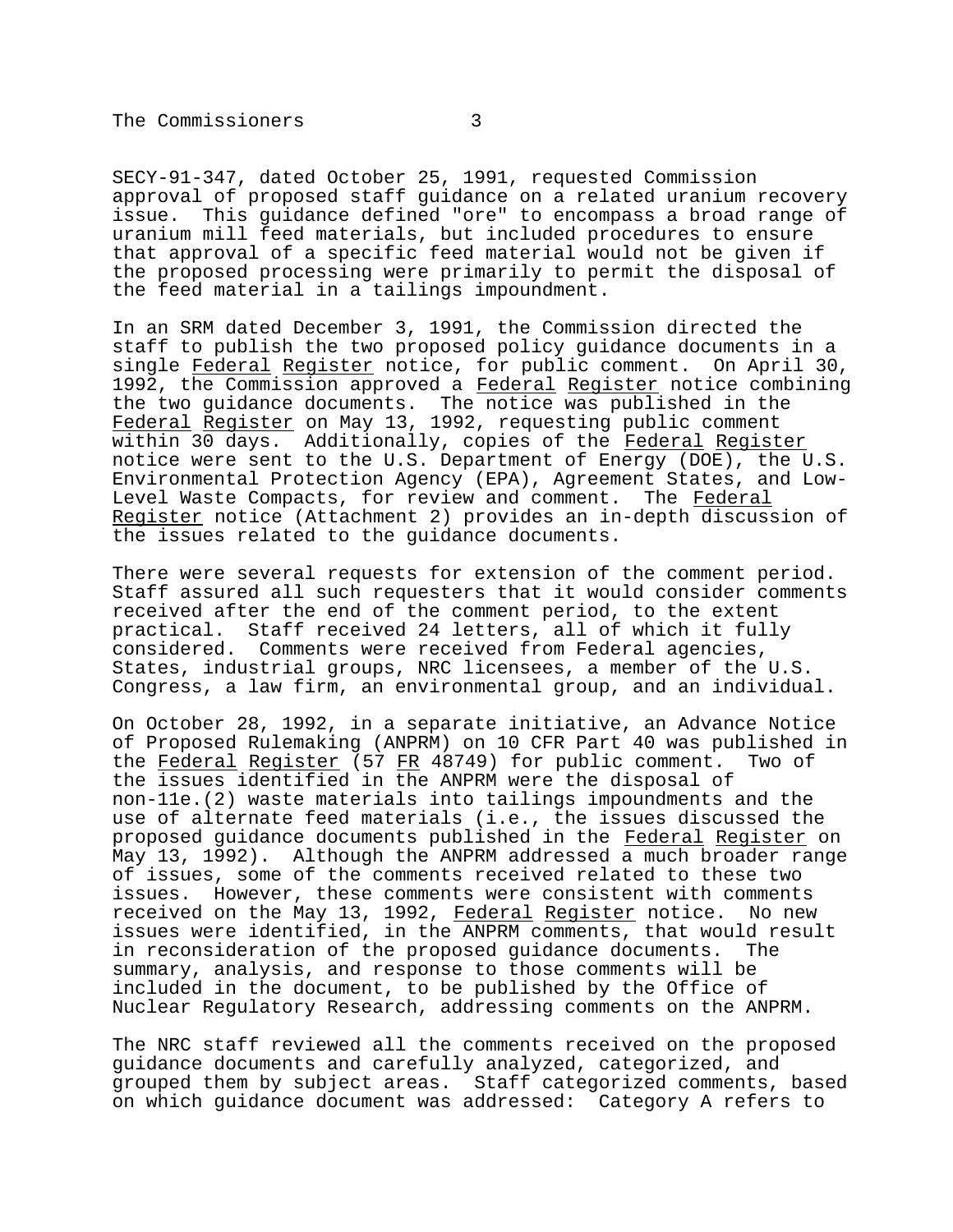comments on Part A of the guidance document, pertaining to non-11e.(2) byproduct material; Category B refers to comments on Part B of the guidance, pertaining to alternate feed materials; and Category C refers to comments that are applicable to both Parts A and B. A summary of the comments received and NRC staff responses are provided in Attachment 3.

In reviewing the comments on the proposed guidance documents, NRC staff identified 11 subject areas of issues raised by commenters: six in Category A, four in Category B, and one in Category C.

There was an issue that delayed finalization of the guidance documents. In an October 1992, mixed waste meeting between NRC, EPA, and DOE staff, EPA identified potential inconsistencies in NRC's interpretation of the definition of source material in conjunction with the exclusion of source material from the definition of solid waste in the Resource Conservation and Recovery Act (RCRA). In making its point, EPA cited the May 13, 1992, Federal Register notice on the disposal of non-11e.(2) byproduct material. The staff had delayed finalization of the uranium recovery policy guidance documents, pending resolution of the source material definition issue. However, the staff has now decided that these two policy guidance documents can be finalized, independent of the source material issue, because the guidance is not dependent on the interpretation of the definition of source material.

## DISCUSSION:

In addition to minor editorial changes, the final "Revised Guidance on Disposal of Non-Atomic Energy Act of 1954, Section 11e.(2) Byproduct Material in Tailings Impoundments" contains three changes from the version published in the Federal Register on May 13, 1992. First, Item 2 of the guidance has been revised to exclude, from disposal in tailings impoundments, radioactive material not regulated by NRC or an Agreement State under the AEA. The guidance published in the Federal Register had excluded naturally occurring and accelerator-produced radioactive material (NARM). Several commenters requested a definition of NARM and pointed out that uranium would likely qualify as NARM. The change in wording was made, since the intent always was to preclude disposal of radioactive material not regulated by NRC or an Agreement State under the AEA. In view of the elimination of reference to NARM in the guidance, the phrase "non-11e.(2) byproduct material" has been defined in a more narrow sense. The second change was that Item 4 of the guidance has been revised to provide additional specificity to ensure that no RCRA material is included in non-11e.(2) byproduct material. Finally, Item 9 of the guidance has been revised to require concurrence and a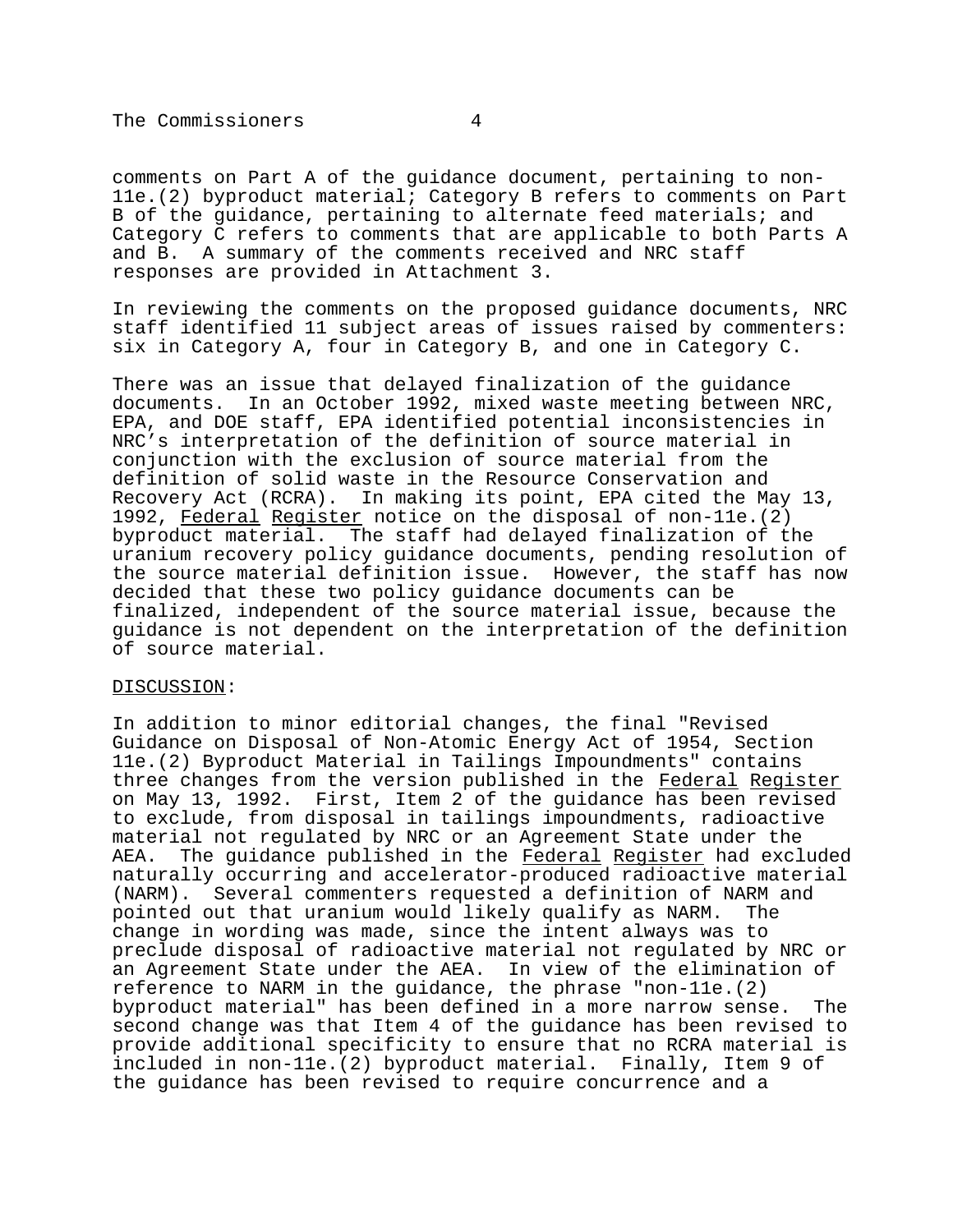commitment, from either DOE, or the State in which the tailings impoundment is located, to take title to the site after closure.

The final "Position and Guidance on the Use of Uranium Mill Feed Materials Other Than Natural Ores" contains two changes to Item 3b of the guidance, in addition to minor clarifying editorial changes from the version published in the Federal Register. First, the licensee certification with regard to RCRA aspects of the proposed alternate feed material has been eliminated as unnecessary, since Item 2 requires a licensee demonstration that the material would not be regulated under RCRA. The second change is that the licensee certification that the proposed feed material is to be processed primarily for its source material content, has been expanded to require licensee justification.

After Commission approval, the staff plans to publish the final guidance documents in the Federal Register and to implement the guidance. A proposed Federal Register notice is provided in Attachment 4. As proposed in SECY-92-138, and approved by the Commission on May 13, 1992, the staff used the guidance on alternate feed materials in approving a license amendment request from Umetco Minerals Corporation.

#### RECOMMENDATION:

The staff recommends that the Commission approve the two enclosed final guidance documents.

#### COORDINATION:

The Office of the General Counsel has reviewed this paper and has no legal objection.

These policies have been coordinated with the Agreement States by letter dated May 14, 1992, which requested the Agreement States to comment on the policies. The Agreement States' responses were varied and did not present a consistent position on the policies. Their responses are included in the discussion in Attachment 3.

Staff does not believe further coordination with the Agreement States on the content of the final policies is required since no significant changes have been made to the policies and Agreement State comments have been considered. The staff will distribute copies of the final policies to the Agreement States after these have been published.

original /s/ Taylor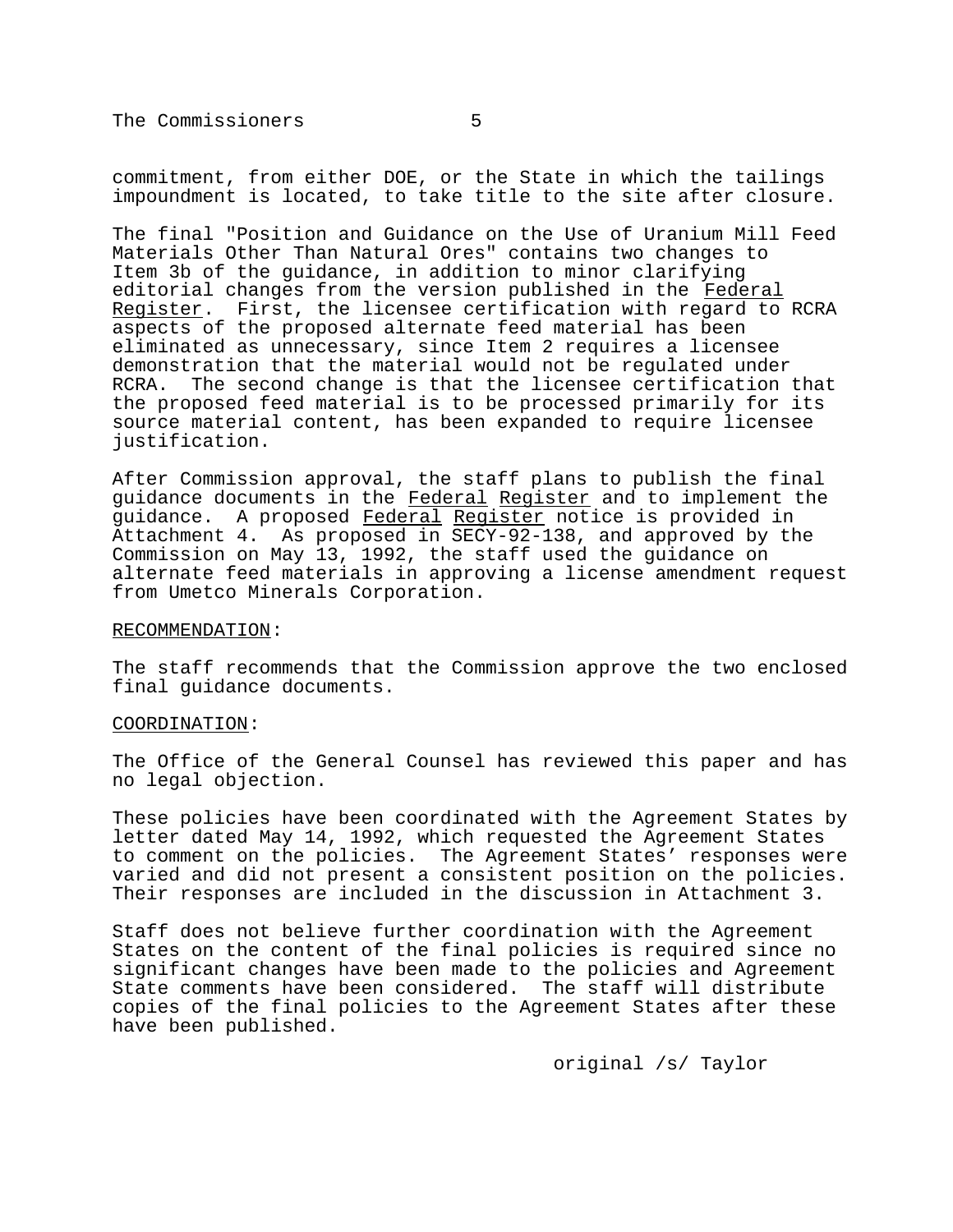James M. Taylor Executive Director for Operations

Attachments:

- 1. Final staff guidance documents
- 2. May 13, 1992, Federal Register notice
- 3. NRC staff's responses to comments on proposed guidance documents
- 4. Proposed Federal Register notice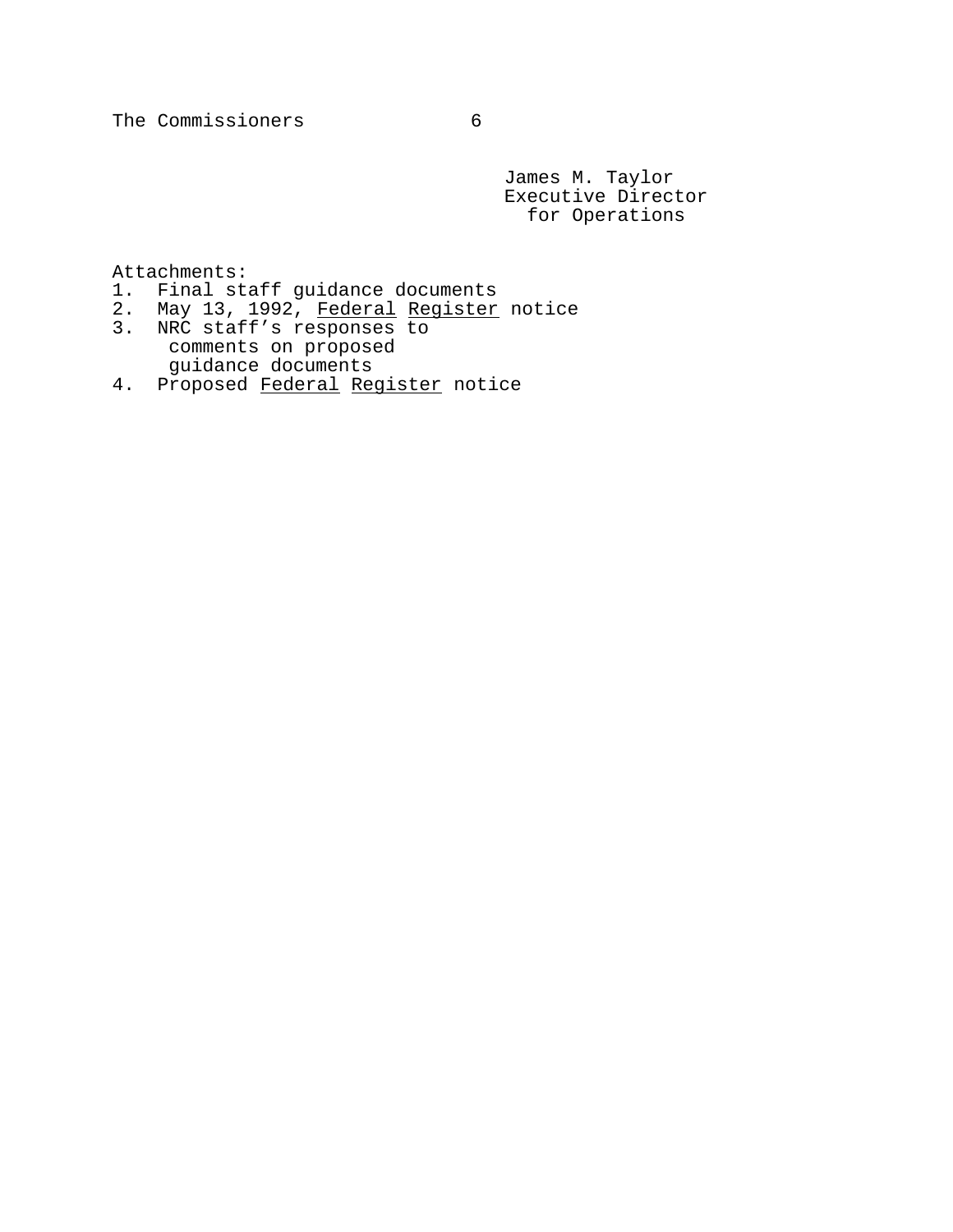## FINAL GUIDANCE DOCUMENTS

FINAL REVISED GUIDANCE ON DISPOSAL OF NON-ATOMIC ENERGY ACT OF 1954, SECTION 11e.(2) BYPRODUCT MATERIAL IN TAILINGS IMPOUNDMENTS

- 1. In reviewing licensee requests for the disposal of wastes that have radiological characteristics comparable to those of Atomic Energy Act (AEA) of 1954, Section 11e.(2) byproduct material [hereafter designated as "11e.(2) byproduct material"] in tailings impoundments, staff will follow the guidance set forth below. Since mill tailings impoundments are already regulated under 10 CFR Part 40, licensing of the receipt and disposal of such material [hereafter designated as "non-11e.(2) byproduct material<sup>1</sup>"] should also be done under 10 CFR Part 40.
- 2. Radioactive material not regulated under the AEA shall not be authorized for disposal in an 11e.(2) byproduct material impoundment.
- 3. Special nuclear material and Section 11e.(1) byproduct material waste should not be considered as candidates for disposal in a tailings impoundment, without compelling reasons to the contrary. If staff believes that such material should be disposed of in a tailings impoundment in a specific instance, a request for approval by the Commission should be prepared.
- 4. The 11e.(2) licensee must demonstrate that the material is not subject to applicable Resource Conservation and Recovery Act (RCRA) regulations or other U.S. Environmental Protection Agency (EPA) standards for hazardous or toxic wastes prior to disposal. To further ensure that RCRA hazardous waste is not inadvertently disposed of in mill tailings impoundments, the 11e.(2) licensee also must demonstrate, for waste containing source material, as defined under the AEA, that the waste does not also contain material classified as hazardous waste according to 40 CFR Part 261. In addition, the licensee must demonstrate that the non-11e.(2) material does not contain material regulated under other Federal statutes, such as the Toxic Substances Control Act. Thus, source material physically mixed with other material, would require evaluation in accordance with 40 CFR Part 261, or 40 CFR

 $1$ "non-11e.(2) byproduct material" as used here is simply an encompassing term for source, special nuclear, and 11e.(1) byproduct materials.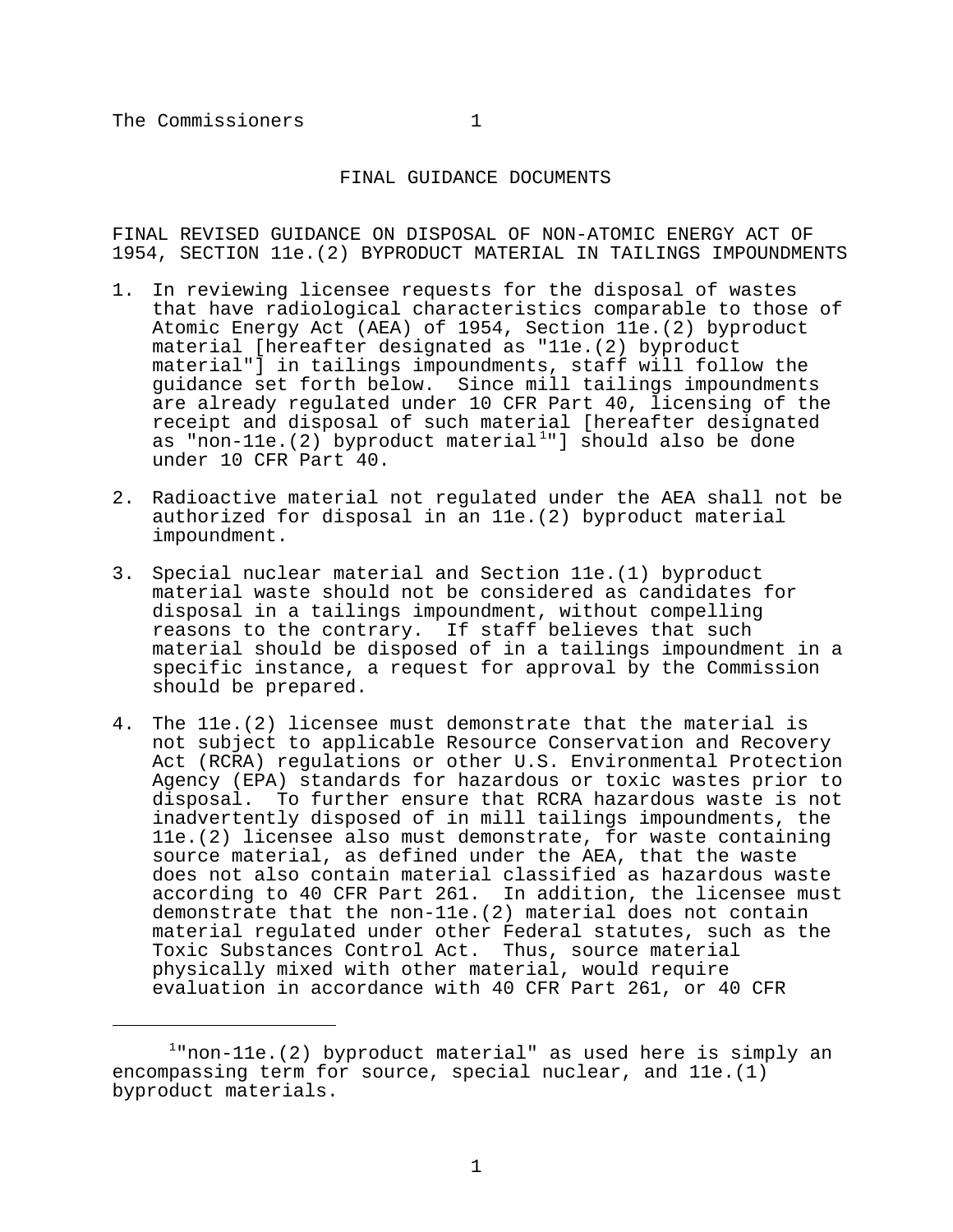Part 761. (These provisions would cover material such as: characteristically hazardous waste; listed hazardous waste; and polychlorinated biphenyls.) The demonstration and testing should follow accepted EPA regulations and protocols.

- 5. The 11e.(2) licensee must demonstrate that there are no Comprehensive Environmental Response, Compensation and Liability Act issues related to the disposal of the non-11e.(2) byproduct material.
- 6. The 11e.(2) licensee must demonstrate that there will be no significant environmental impact from disposing of this material.
- 7. The 11e.(2) licensee must demonstrate that the proposed disposal will not compromise the reclamation of the tailings impoundment by demonstrating compliance with the reclamation and closure criteria of Appendix A of 10 CFR Part 40.
- 8. The 11e.(2) licensee must provide documentation showing approval by the Regional Low-Level Waste Compact in whose jurisdiction the waste originates as well as approval by the Compact in whose jurisdiction the disposal site is located.
- 9. The Department of Energy (DOE) and the State in which the tailings impoundment is located, should be informed of the Nuclear Regulatory Commission findings and proposed action, with a request to concur within 120 days. A concurrence and commitment from either DOE or the State to take title to the tailings impoundment after closure must be received before granting the license amendment to the 11e.(2) licensee.
- 10. The mechanism to authorize the disposal of non-11e.(2) byproduct material in a tailings impoundment is an amendment to the mill license under 10 CFR Part 40, authorizing the receipt of the material and its disposal. Additionally, an exemption to the requirements of 10 CFR Part 61, under the authority of § 61.6, must be granted. (If the tailings impoundment is located in an Agreement State with low-level waste licensing authority, the State must take appropriate action to exempt the non-11e.(2) byproduct material from regulation as low-level waste.) The license amendment and the § 61.6 exemption should be supported with a staff analysis addressing the issues discussed in this guidance.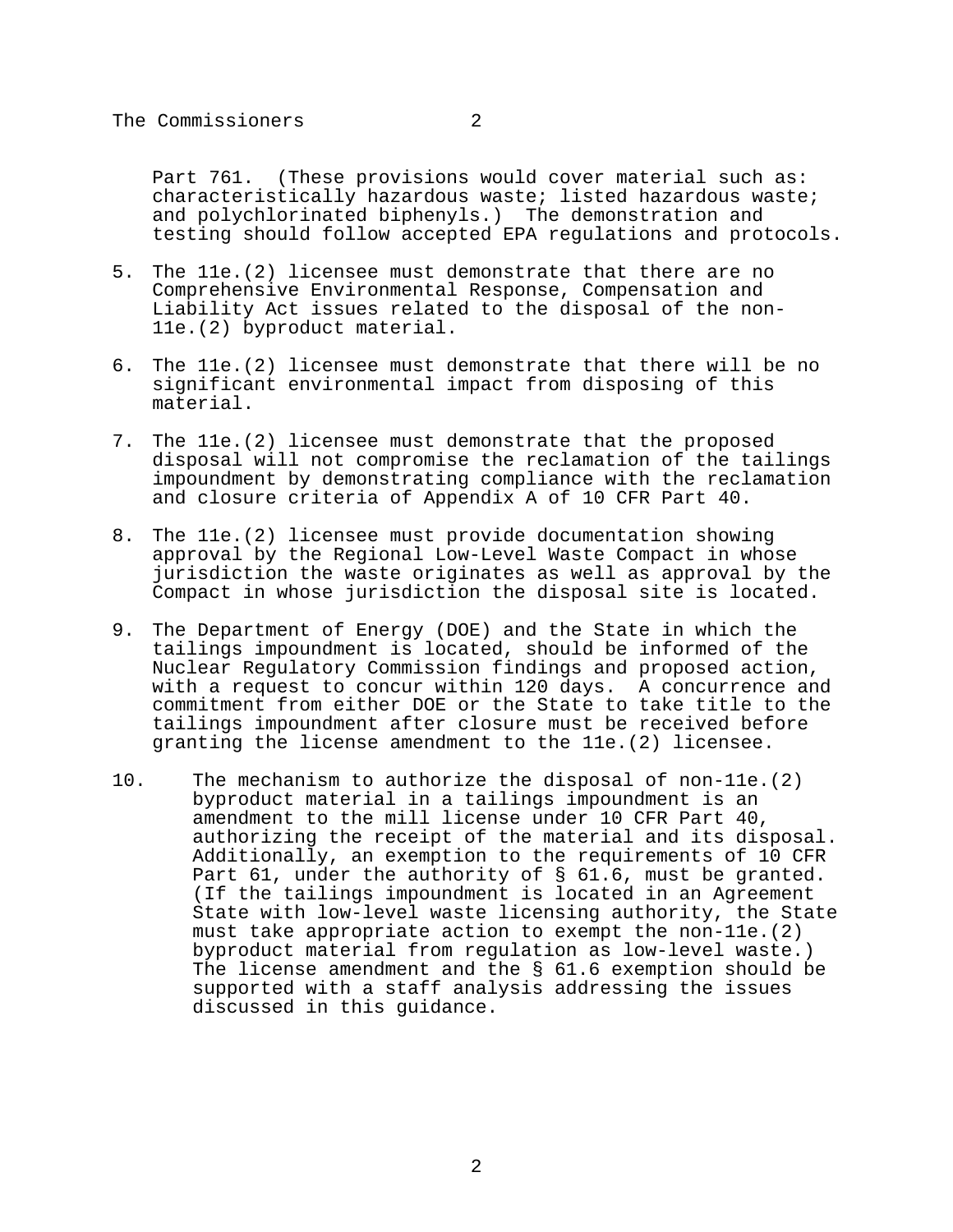FINAL POSITION AND GUIDANCE ON THE USE OF URANIUM MILL FEED MATERIAL OTHER THAN NATURAL ORES

Staff reviewing licensee requests to process alternate feed material (material other than natural ore) in uranium mills should follow the guidance presented below. Besides reviewing to determine compliance with appropriate aspects of Appendix A of 10 CFR Part 40, the staff should also address the following issues:

#### 1. Determination of whether the feed material is ore .

For the tailings and wastes from the proposed processing to qualify as 11e.(2) byproduct material, the feed material must qualify as "ore." In determining whether the feed material is ore, the following definition of ore must be used:

Ore is a natural or native matter that may be mined and treated for the extraction of any of its constituents or any other matter from which source material is extracted in a licensed uranium or thorium mill.

2. Determination of whether the feed material contains hazardous waste.

If the proposed feed material contains hazardous waste, listed under subpart D §§ 261.30-33 of 40 CFR (or comparable RCRA authorized State regulations), it would be subject to EPA (or State) regulation under RCRA. To avoid the complexities of NRC/EPA dual regulation, such feed material will not be approved for processing at a licensed mill. If the licensee can show that the proposed feed material does not contain a listed hazardous waste, this issue is resolved.

Feed material exhibiting only a characteristic of hazardous waste (ignitable, corrosive, reactive, toxic) would not be regulated as hazardous waste and could therefore be approved for recycling and extraction of source material. However, this does not apply to residues from water treatment, so acceptance of water treatment residues as feed material will depend on their not containing any hazardous or characteristic hazardous waste. Staff will consult with EPA (or the State) before making a determination of whether the feed material contains hazardous waste.

3. Determination of whether the ore is being processed primarily for its source-material content.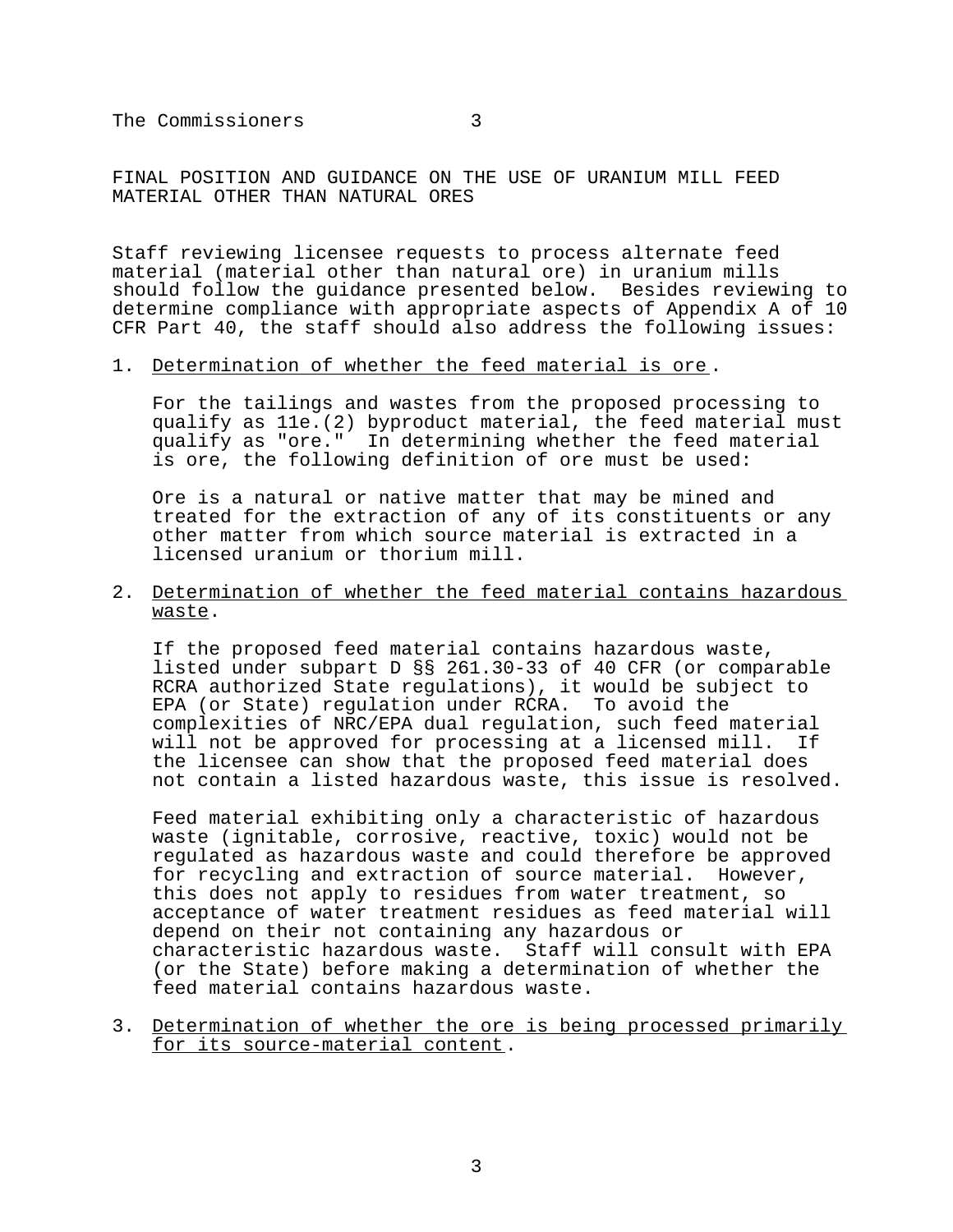For the tailings and waste from the proposed processing to qualify as 11e.(2) byproduct material, the ore must be processed primarily for its source-material content. There is concern that wastes that would have to be disposed of as radioactive or mixed waste would be proposed for processing at a uranium mill primarily to be able to dispose of it in the tailings pile as 11e.(2) byproduct material. In determining whether the proposed processing is primarily for the source-material content or for the disposal of waste, either of the following tests can be used:

- a. Co-disposal test: Determine if the feed material would be approved for disposal in the tailings impoundment under the "Final Revised Guidance on Disposal of Non-Atomic Energy Act of 1954, Section 11e.(2) Byproduct Material in Tailings Impoundments," or revisions or replacements to that guidance. If the material would be approved for disposal, it can be concluded that if a mill operator proposes to process it, the processing is primarily for the source-material content. The material would have to be physically and chemically similar to 11e.(2) byproduct material and not be subject to RCRA or other EPA hazardous-waste regulations, as discussed in the guidance.
- b. Licensee certification and justification test: The licensee must certify under oath or affirmation that the feed material is to be processed primarily for the recovery of uranium and for no other primary purpose. The licensee must also justify, with reasonable documentation, the certification. The justification can be based on financial considerations, the high uranium content of the feed material, or other grounds. The determination that the proposed processing is primarily for the source material content must be made on a casespecific basis.

If it can be determined, using the aforementioned guidance, that the proposed feed material meets the definition of ore, that it will not introduce a hazardous waste not otherwise exempted, and that the primary purpose of its processing is for its sourcematerial content, the request can be approved.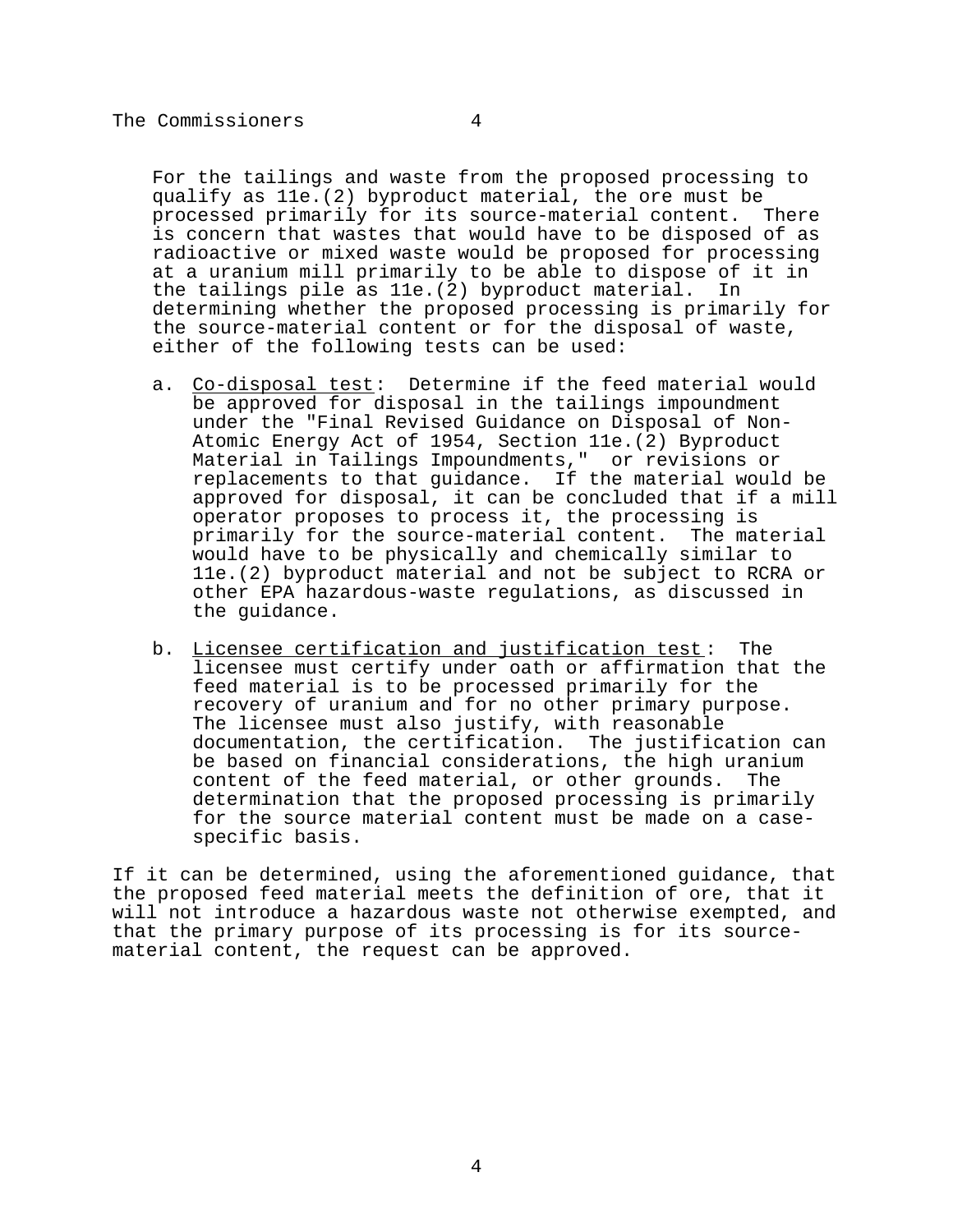U. S. Nuclear Regulatory Commission Staff Response to Public Comments

on

"Revised Guidance on Disposal of Non-Atomic Energy Act of 1954, Section 11e.(2) Byproduct Material in Tailings Impoundments"

and

"Position and Guidance on the Use of Uranium Mill Feed Materials Other Than Natural Ores"

## INTRODUCTION

The U. S. Nuclear Regulatory Commission staff developed two proposed guidance documents: "Revised Guidance on Disposal of Non-Atomic Energy Act of 1954, Section 11e.(2) Byproduct Material in Tailings Impoundments"; and "Position and Guidance on the Use of Uranium Mill Feed Materials Other Than Natural Ores." These documents and their associated staff analyses (hereafter referred to as "Staff Analysis") were published in the Federal Register on May 13, 1992, and public comments were requested on the proposed guidance.

Twenty-four letters were received in response to the notice. Comments were received from Federal agencies, States, industrial groups, NRC licensees, a member of the U.S. Congress, a law firm, an environmental group, and an individual. As expected, the comments varied significantly, depending on the affiliation of the commenter. Several commenters indicated that the proposed guidance provided too much flexibility, while other commenters believed that the guidance was too restrictive. Some commenters supported the guidance, while others thought it needed major modifications.

All of the comments were carefully reviewed, categorized, and grouped by subject areas. Comments were categorized based on which guidance document was addressed: Category A addresses comments on Part A of the guidance document, pertaining to non-11e.(2) byproduct material; Category B addresses comments on Part B of the guidance, pertaining to alternate feed materials; and Category C addresses comments that are applicable to both Parts A and B. The following major comment groups were identified:

Category A - Disposal of Non-11e.(2) Byproduct Material

A1. Types of material to be allowed for disposal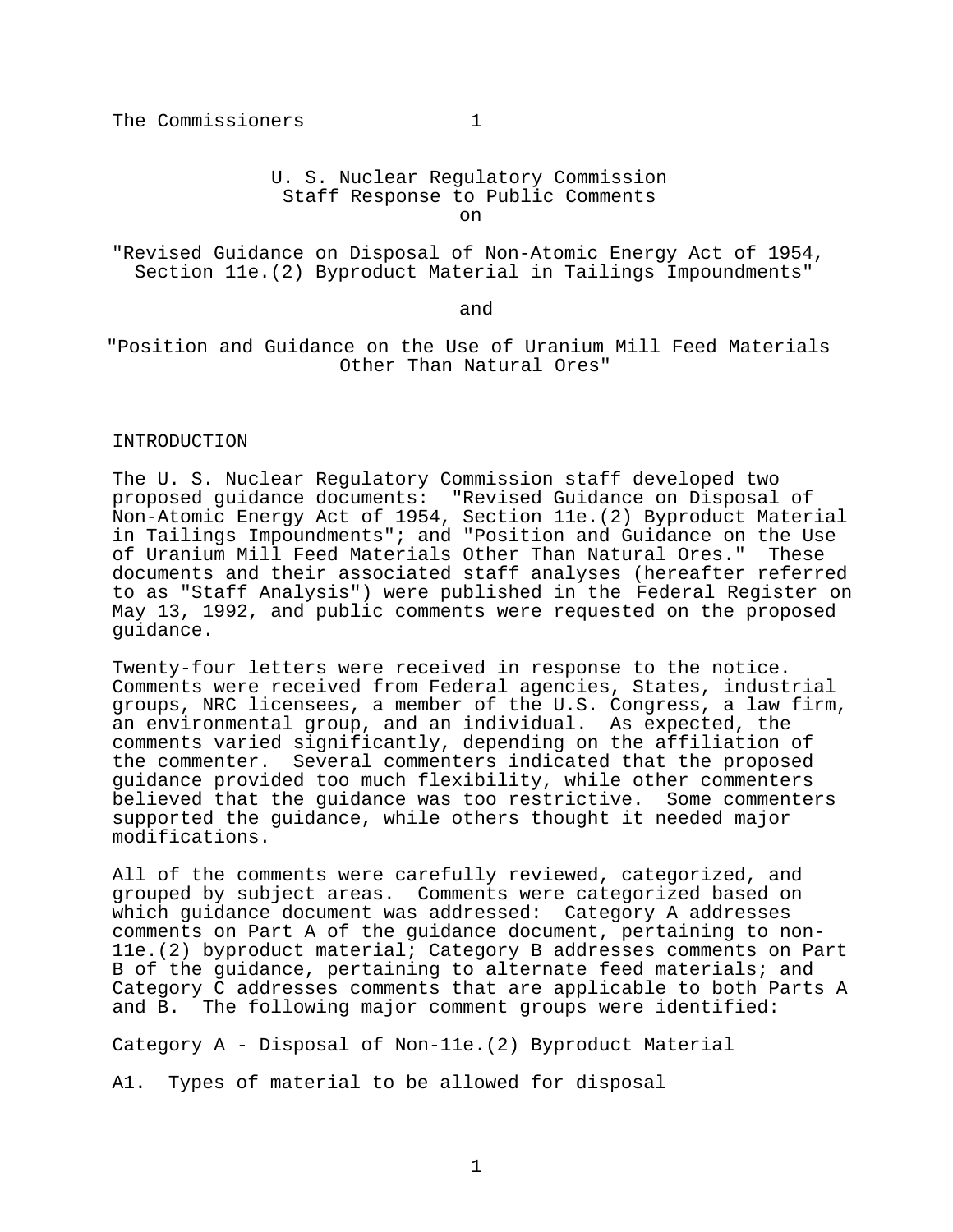- A2. Relation of non-11e.(2) byproduct material to low-level waste
- A3. Mixed waste issues
- A4. Transfer of title and custody
- A5. Uranium mill tailings impoundments as disposal sites
- A6. Other disposal topics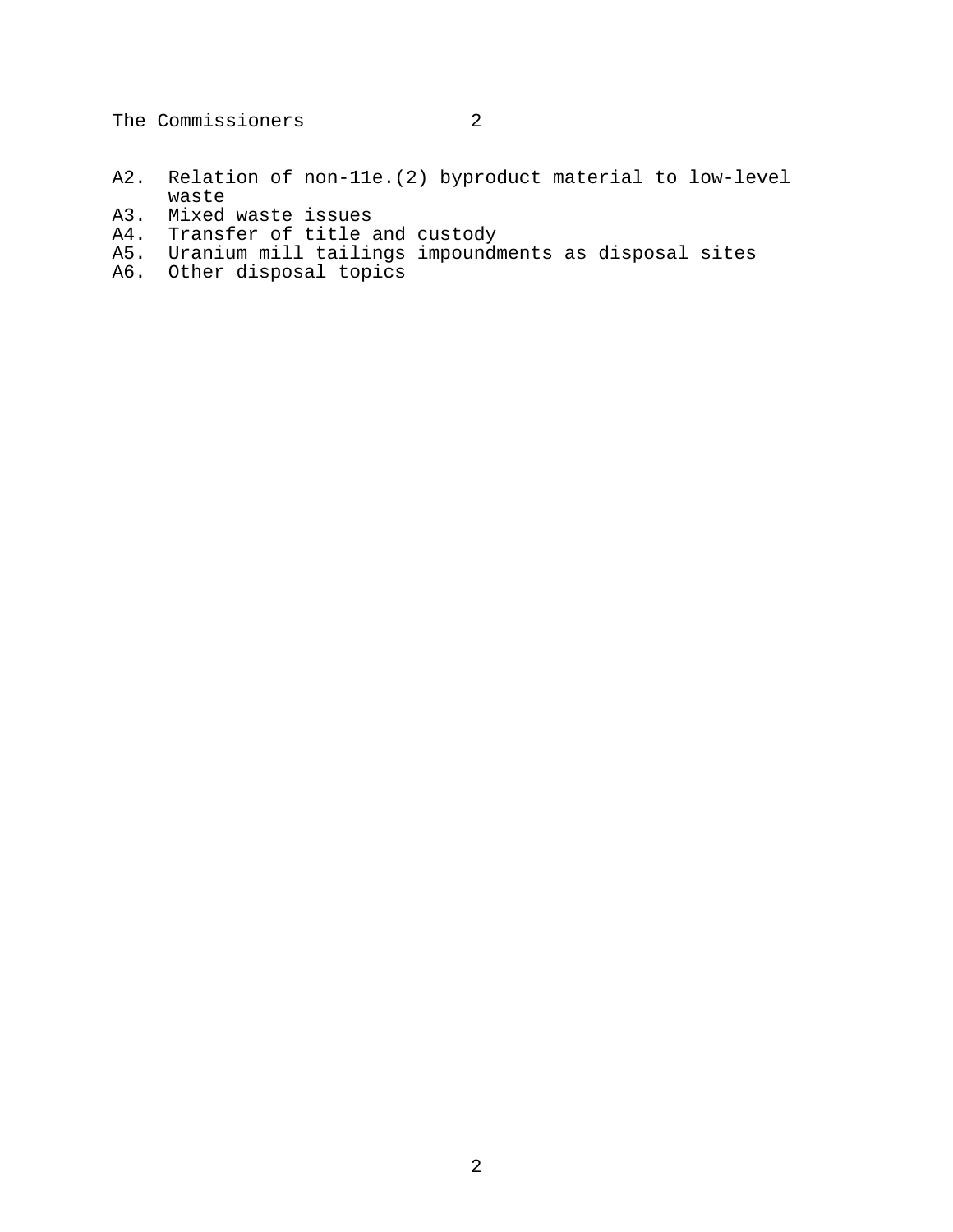Category B - Alternate Feed Material

- B1. Definition of ore
- B2. Mixed waste determination for feed material
- B3. Determination that material is to be processed primarily for source material
- B4. Other feed material topics

Category C - General Comments Applicable to Both Guidance Documents

C1. Comments Applicable to Parts A and B

The comments in categories A, B, and C are summarized and discussed in the following responses to comments. Included in each comment topic are: (1) a list of commenters that presented one or more issues; (2) a summary of the comments and issues raised by the commenters; (3) discussion and response to the comments by NRC staff; and (4) any modifications made to the guidance in response to these comments.

The numbers in parentheses after the name of the commenter were assigned by the NRC staff during the comment review and refer to a specific comment.

# RESPONSES TO COMMENTS

A1.0 Types of Material to be Allowed for Disposal

A1.1 Commenters

Umetco Minerals Corp. (3-1, 3-2, 3-3, 3-4) Fuel Cycle Facilities Forum (5-2, 5-3, 5-4, 5-5) Don & Hiller for Envirocare of Utah, Inc. (6-7) Colorado Department of Health (9-1) Office of the Governor, State of Wyoming (11-7) Rio Algom Mining Corp. (13-1, 13-2) American Mining Congress (14-5, 14-6, 14-8) Washington Department of Health (16-2) Utah Department of Environmental Quality (20-4, 20-5, 21-  $4, 21-5)$ 

## A1.2 Summary of Issues

Eight commenters expressed opinions on various types of material that should be authorized for disposal in tailings impoundments. A mill operator and two industrial groups expressed agreement that several types of materials identified in the Staff Analysis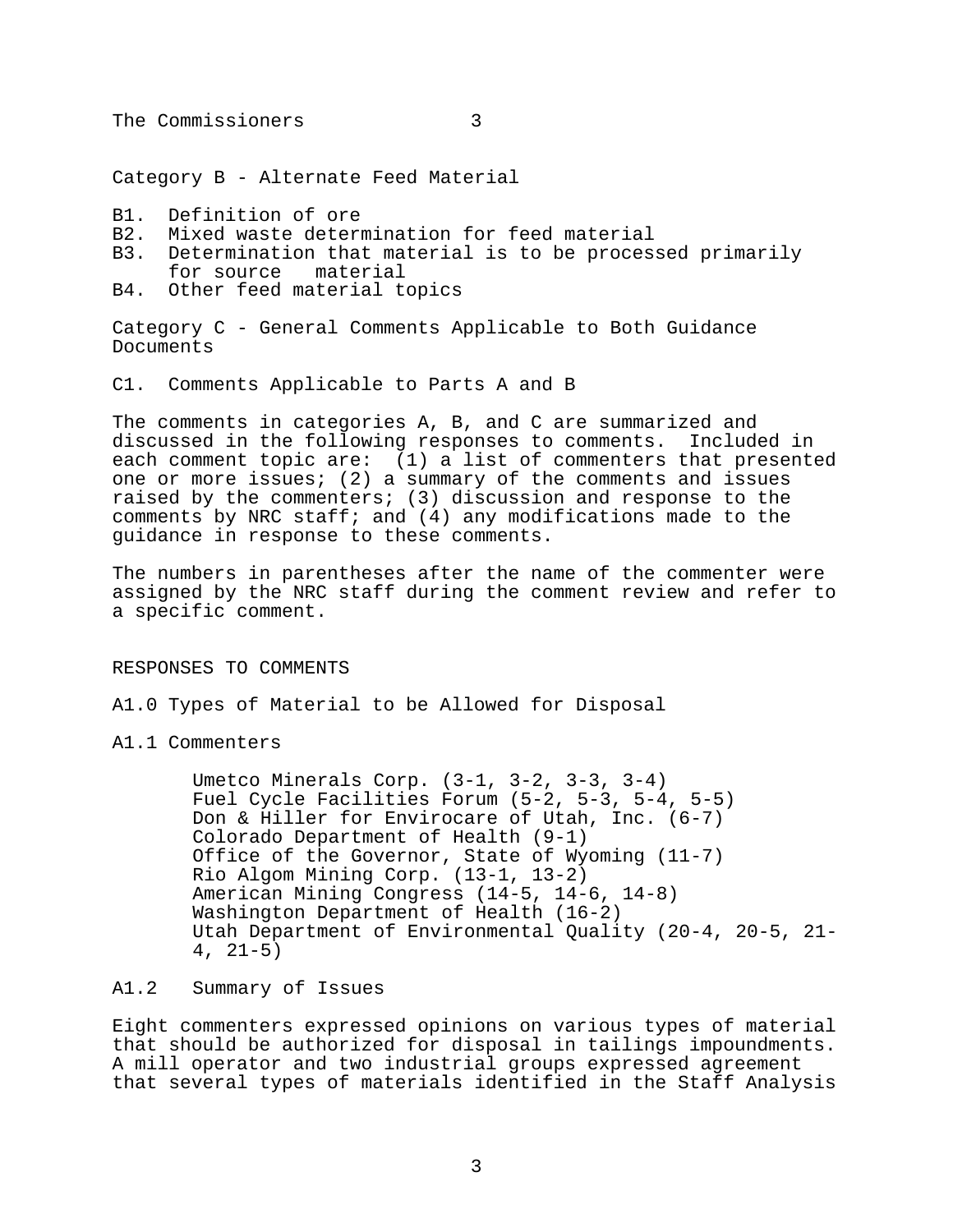should be permitted in tailings impoundments. Several commenters opposed aspects of the policy that would either exclude or severely restrict other types of waste for disposal.

Six commenters expressed opinions on the prohibition of naturally occurring and accelerator produced (NARM) waste from tailings impoundments. Wyoming and Utah agreed that NARM wastes should not be allowed in impoundments. Colorado and Washington, Rio Algom, and the American Mining Congress (AMC) argued that NARM wastes and mine wastes should be permitted in tailings impoundments.

Wyoming agreed with the policy to allow disposal of 11e.(1) byproduct material (normally considered "byproduct material") or special nuclear material only when the Commission determines that there are compelling reasons to do so, while Utah objected to even the possibility of such disposals.

Rio Algom, Envirocare, and the AMC expressed the opinion that NRC should more clearly define the materials that would or would not be allowed to be disposed of in tailings impoundments. They were primarily concerned with defining and identifying NARM wastes and differentiating them from mine wastes and other radioactive wastes that would be permitted in impoundments.

A1.3 Discussion and Response to Comments

NARM wastes: The policy excluded NARM wastes because of concerns related to NRC's regulatory authority over those materials and over sites containing those materials. This was discussed in the Staff Analysis. To clarify what material will be permitted in impoundments, rather than define NARM, the policy has been revised to indicate that only radioactive material regulated by NRC under the Atomic Energy Act (AEA) will be permitted.

11e.(1) byproduct and special nuclear material: The staff agrees with Utah that it is unlikely that there would be any circumstances where it would approve disposing of 11e.(1) byproduct material or special nuclear material in an 11e.(2) byproduct material tailings impoundment. Nevertheless, staff seeks to have the flexibility to allow such a disposal if special circumstances warrant. In any case this disposal would require specific Commission approval.

A1.4 Modifications to the Guidance

Item 2 of the guidance has been revised to state that radioactive material not regulated under the AEA, rather than NARM, shall not be authorized for disposal in a tailings impoundment.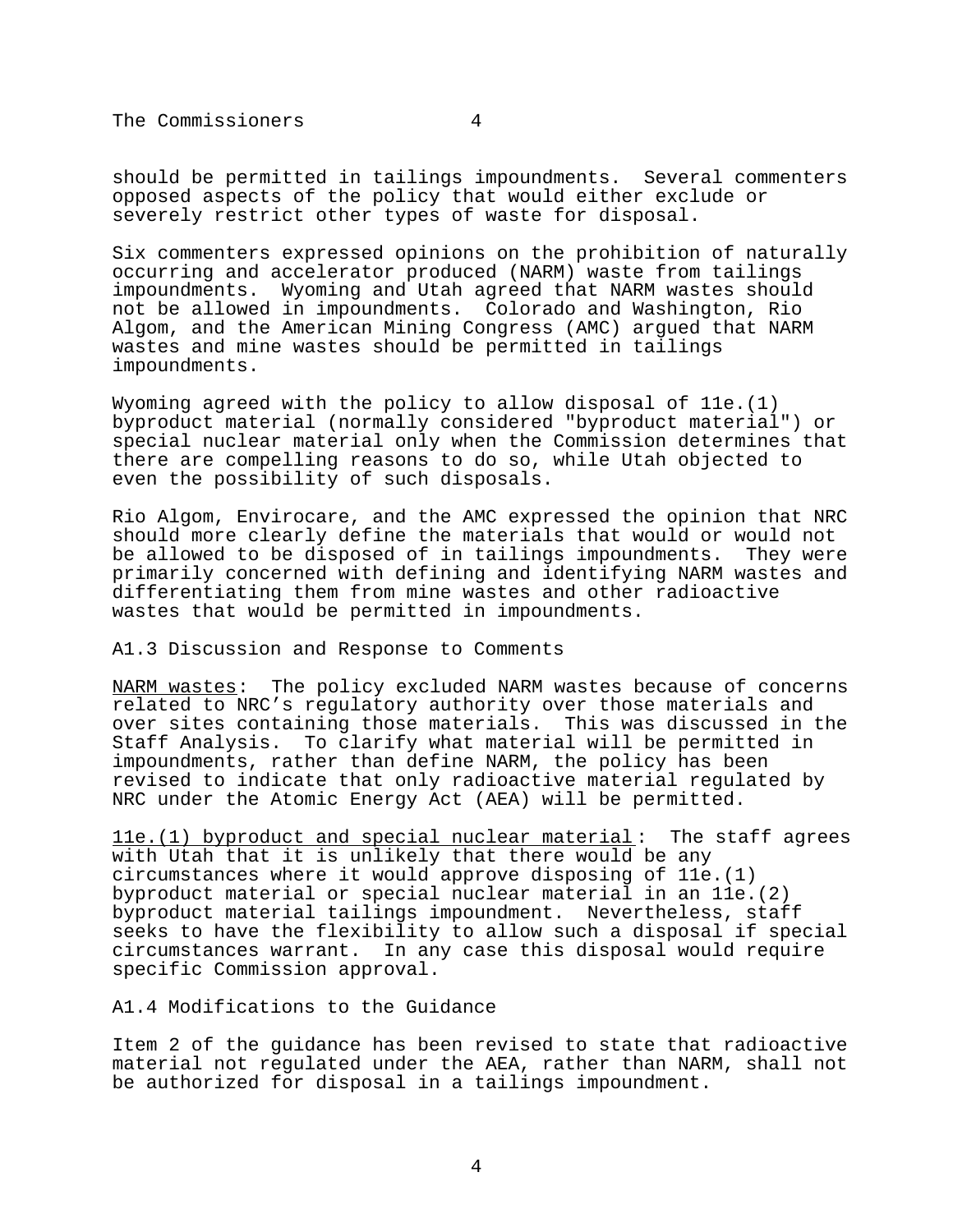A2.0 Relation of Non-11e.(2) Byproduct Material to Low-Level Waste

A2.1 Commenters

Umetco Minerals Corp. (3-1, 3-2, 3-3, 3-5) Fuel Cycle Facilities Forum (5-1, 5-2, 5-3, 5-4, 5-6) Don & Hiller for Envirocare of Utah, Inc. (6-1, 6-8) Crain, Caton & James for Rhone-Poulenc Inc. (7-1) Office of the Governor, State of Wyoming (11-5) Rio Algom Mining Corp. (13-3, 13-4) American Mining Congress (14-7) Utah Department of Environmental Quality (20-8, 21-8)

A2.2 Summary of Issues

Seven commenters responded to Item 8 of the guidance in Part A of the Federal Register notice (FRN), which requires approval of the disposal by the Regional Low-Level Waste (LLW) Compact in whose jurisdiction the waste originates, as well as the one where the disposal site is located. Wyoming and Utah agreed with the requirement. The Fuel Cycle Facilities Forum supported the requirement of LLW Compact approval, except for several categories of waste that both it and Rio Algom contended should not be subject to such approval, because of their similarity to 11e.(2) byproduct material. Rio Algom expressed the opinion that LLW Compact approval should not be required when the non-11e.(2) byproduct material and the impoundment where it is to be disposed of are owned by the same company.

Rhone-Poulenc opposed the requirement of LLW compact approval as unnecessary and restrictive, stating that Compacts would have economic incentives to disapprove such disposals and force such wastes into their LLW disposal sites.

Envirocare raised several issues related to the Low Level Radioactive Waste Policy Amendments Act of 1985 (LLRWPAA). It objected to the language in the Staff Analysis, which did not clearly state that Compact approval is required by law. It stated that approval of the Governor of the State in which the disposal impoundment is located should be required, in addition to approval by the Compact. It also stated that the guidance should authorize the State or Compact, in which the impoundment is located, to charge or collect fees applicable to disposal in a LLW facility, under the LLRWPAA.

Five commenters responded to Item 10 of the guidance, which discusses the regulatory mechanism to authorize disposal of non-11e.(2) byproduct material in tailings impoundments. Umetco, Rio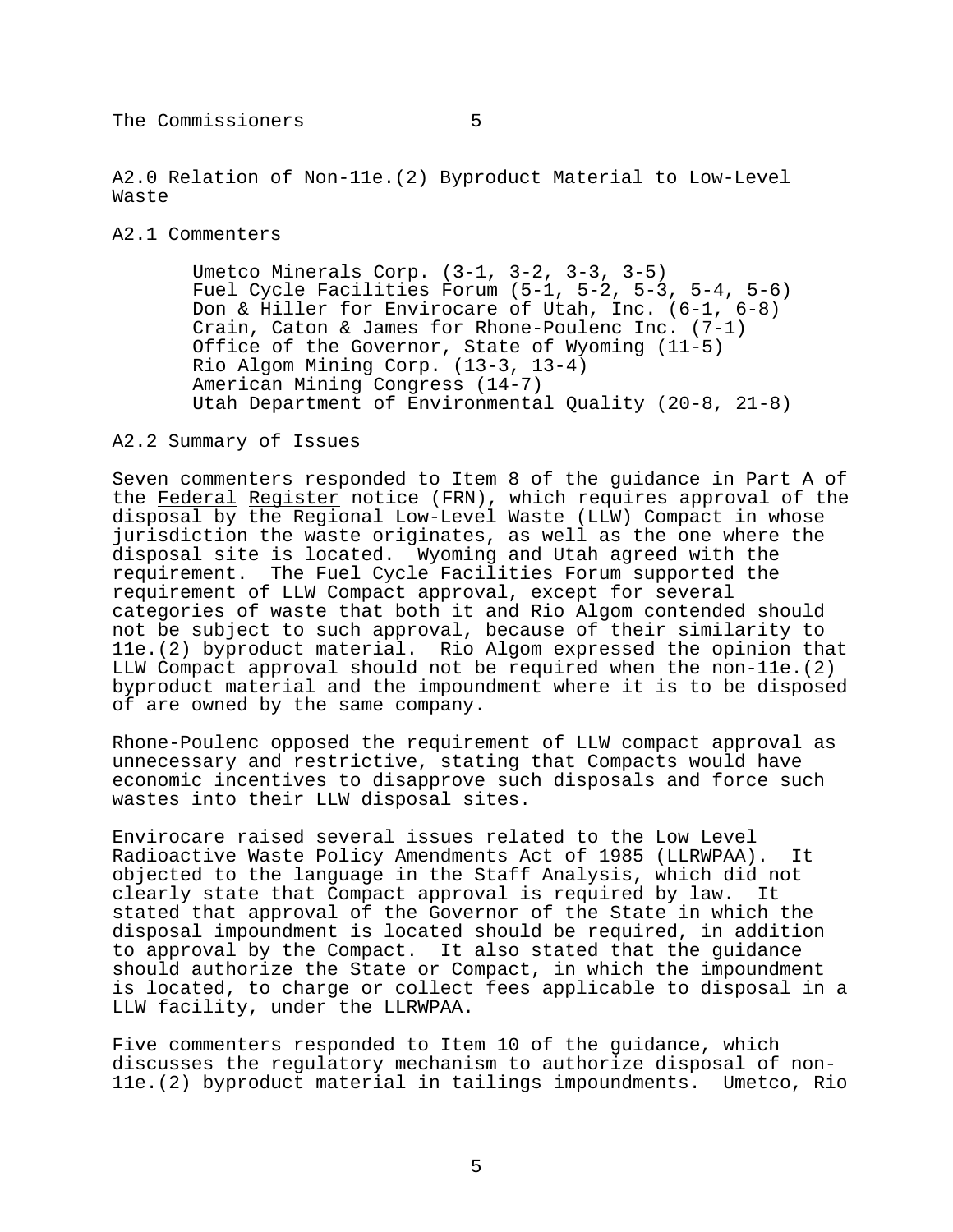Algom, and the Fuel Cycle Facilities Forum supported the position that an exemption to the requirements of 10 CFR Part 61 be granted under 10 CFR 61.6. The AMC stated that a joint The AMC stated that a joint 10 CFR Part 40 and Part 61 license would be redundant. Envirocare stated that the guidance should expressly provide for a hearing to address the propriety of the Part 61 exemption and other issues that may need to be addressed.

A2.3 Discussions and Response to Comments

LLW Compact approval: As stated in the staff analysis, LLW Compact approval is required because non-11e.(2) byproduct material suitable for disposal in an 11e.(2) byproduct material impoundment would likely be LLW and within the purview of the States, under the LLRWPAA. The origin of the material (e.g., mine waste, secondary process wastes, etc.) is irrelevant to this issue, unless the material can be shown to meet the definition of byproduct material under Section 11e.(2) of the AEA. If the material can be shown to be 11e.(2) byproduct material, it can be disposed of in a tailings impoundment without meeting the requirements of this policy. Similarly, ownership of non-11e.(2) byproduct material is irrelevant to the issue of whether it is LLW and thus within the purview of LLW Compacts.

We agree that there may be economic incentive for a LLW Compact not to approve disposal of non-11e.(2) byproduct material in an impoundment, thus forcing it to the Compact's LLW facility. In any event, as discussed above, under the LLRWPAA, the material would be within the purview of LLW Compacts.

LLRWPAA issues: We agree with Envirocare that the requirement in the guidance for approval by LLW Compacts stems from the LLRWPAA, as stated in the staff analysis. Since the guidance is clear on the requirement, we see no need to revise it or add a statement tying it to the LLRWPAA. Gubernatorial approval, however, does not follow from the LLRWPAA and therefore, will not be added to the guidance. There have been several legislative proposals for such gubernatorial approvals in recent years; NRC has gone on record as considering these proposals unnecessary, and they have not been supported by the U.S. Congress.

The issue of fees and surcharges should be worked out between owners of non-11e.(2) byproduct material, impoundment operators, and LLW Compacts. NRC will neither expressly authorize nor prohibit them. (However, NRC fees and other charges will be handled similar to that for any other mill license amendment.)

Joint Part 40 and Part 61 license: We agree with the AMC that a joint Part 40 and Part 61 license would be redundant and do not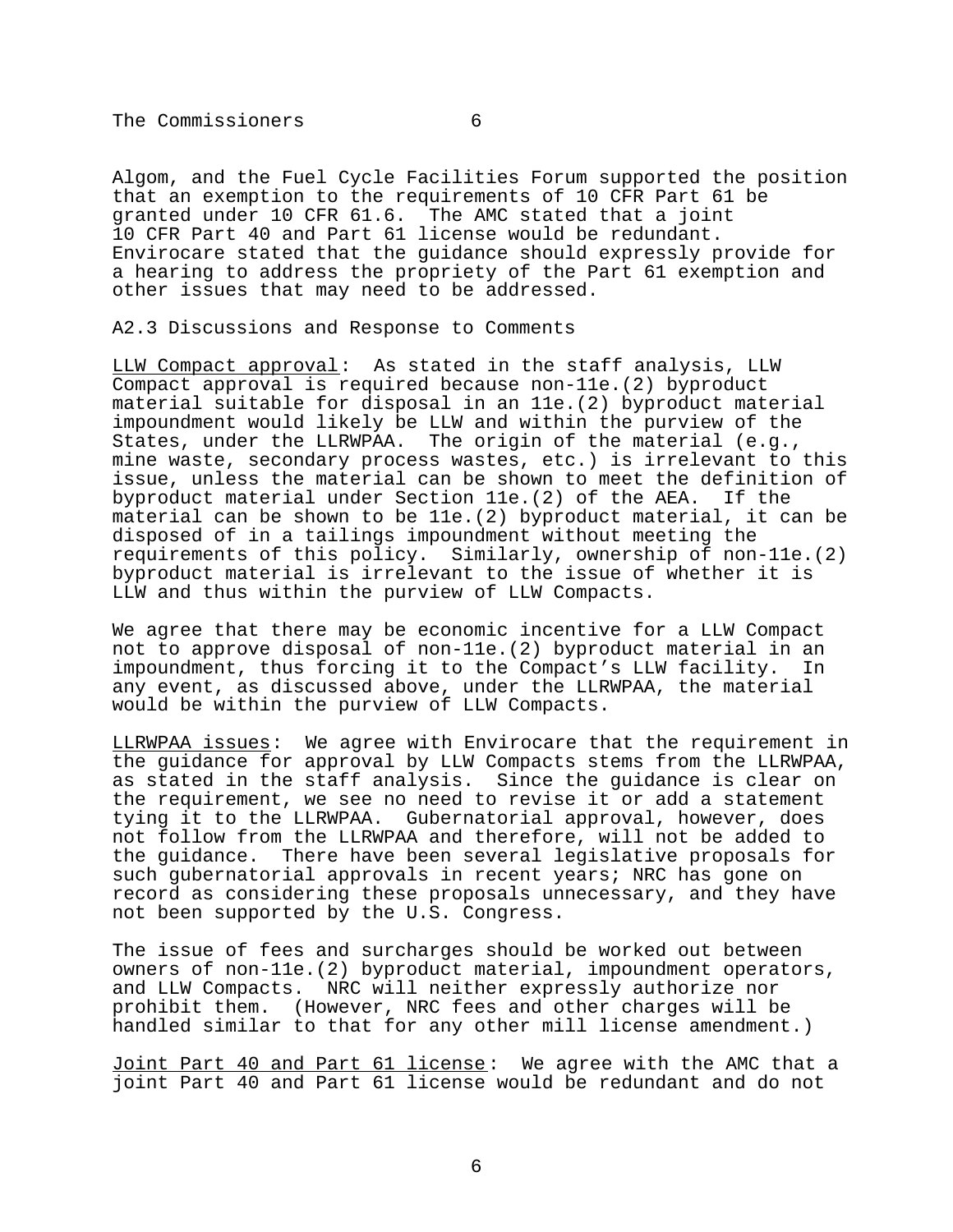anticipate such a joint license. An exemption to Part 61 (and to a Part 61 license) will eliminate the need to issue such a joint license.

Conduct public hearing on Part 61 exemption : We do not agree that the granting of an exemption to Part 61 under 10 CFR 61.6 should require a mandatory hearing. However, since the mechanism for authorization of a disposal of non-11e.(2) byproduct material in a tailings impoundment is an amendment to a Part 40 license (per Item 10 of the guidance), there would be opportunity for a hearing, in accordance with 10 CFR 2.1205.

A3.0 Mixed Waste Issues

A3.1 Commenters

Cabot Corp. (4-7, 4-8) Don & Hiller for Envirocare Inc. (6-3, 6-10) Colorado Department of Health (9-2, 9-3) American Mining Congress (14-4) Texan Department of Health (17-1, 17-2) Utah Department of Environmental Quality (20-7, 21-7) Office of Environmental Restoration, U.S. Department of Energy  $(23-4)$ 

A3.2 Summary of Issues

Three commenters responded to Item 5 of the proposed guidance, which states that the licensee must demonstrate that there are no Comprehensive Environmental Response Compensation and Liability Act (CERCLA) issues. Envirocare and Colorado indicated that meeting the requirement is difficult, if not essentially impossible. Cabot Corp. requested that NRC clarify its concerns on this issue.

The AMC, Colorado, and Cabot Corp. recommended that NRC and the Environmental Protection Agency (EPA) work together to formulate consistent, non-overlapping mixed waste regulations and cooperate on the design and review of mixed waste disposal facilities, so that mixed waste disposal could be allowed in tailings impoundments. Envirocare Inc. recommended that EPA be given the opportunity to comment on the propriety of the disposal of non-11e.(2) byproduct material and the propriety of relying upon Part 40, Appendix A for the management of the combined waste materials.

Four commenters specifically addressed NRC's guidance in relation to EPA's regulations. Texas requested a list of constituents and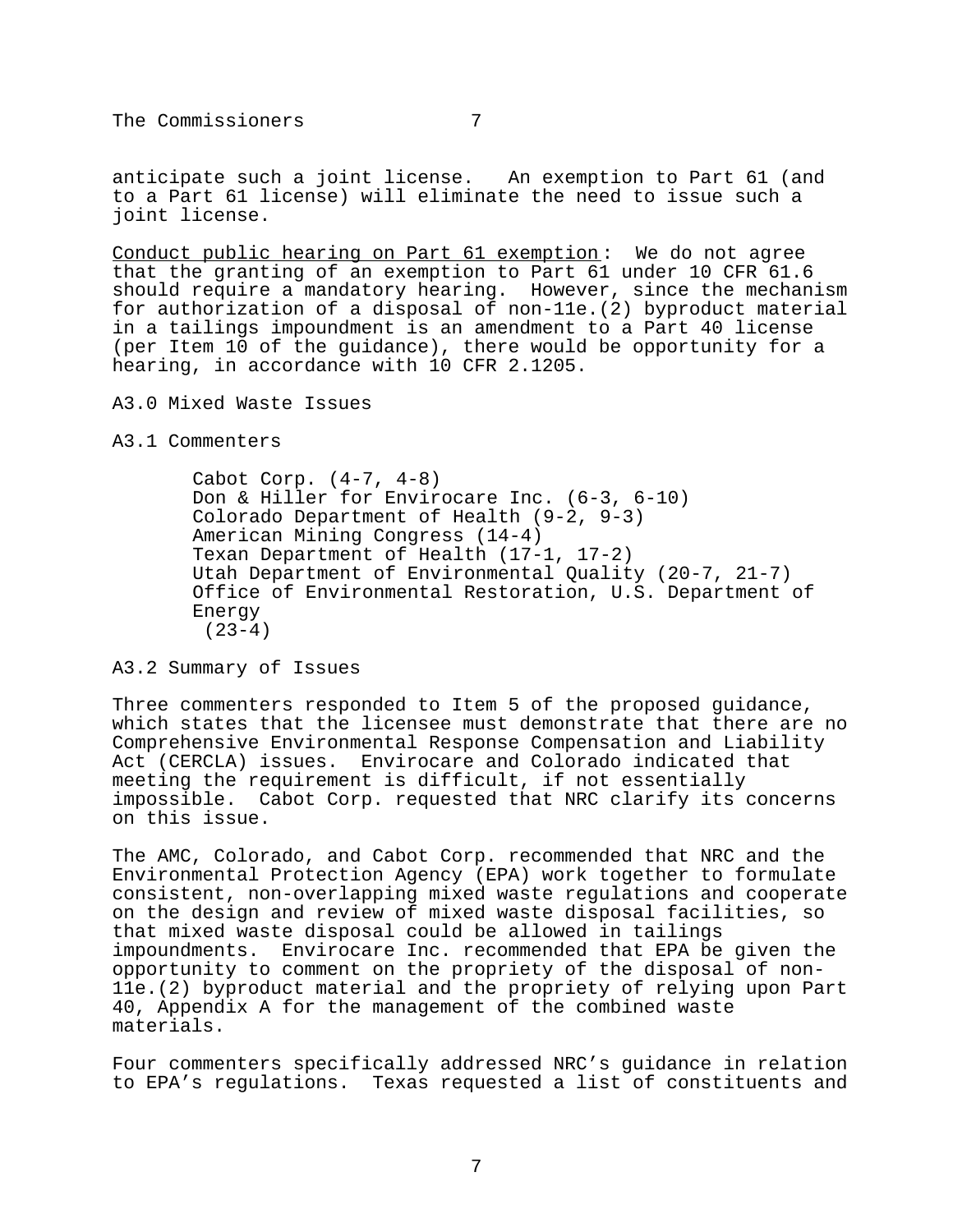their limiting concentrations (and analytical methods) so Resource Conservation and Recovery Act (RCRA) waste could be differentiated from byproduct waste. Texas also stated that the phrase in Part A, Section 6.1 of the FRN, "...containing hazardous constituents regulated under RCRA," is ambiguous and should be replaced by "...containing waste streams classified as hazardous under RCRA." Utah said there must be a sampling protocol for incoming shipments, to ensure that no RCRA wastes were disposed of. The Department of Energy (DOE) was concerned that the tailings impoundment should not be subject to any of EPA's regulations and that there be only one regulator at a site.

A3.3 Discussion and Response to Comments

CERCLA issues: NRC staff realizes that demonstrating that there are no CERCLA issues related to the proposed disposal could be difficult. However, the staff's concern is that sufficient documentation must exist to provide reasonable assurance that CERCLA remedial action will not be mandated later at tailings impoundments. The acceptance of only radioactive non-11e.(2) byproduct material, regulated under AEA, will assist in providing that assurance.

Federal inter-agency cooperation: The NRC staff agrees that more inter-agency coordination with EPA to resolve mixed waste issues is needed, and NRC will continue to work with EPA, as resources permit, to resolve significant issues. Relation to EPA regulations: The guidance is general and is not intended to provide all implementation details. Guidance exists in other documents regarding concentration limits and procedures for sampling and testing.

The phrase in the staff analysis, "...the staff would not approve co-disposal of non-11e.(2) byproduct material containing hazardous constituents regulated under RCRA," was intended to convey the concept that the staff would not approve co-disposal of non-11e.(2) byproduct material that would bring the tailings impoundment under the purview of RCRA.

NRC staff considers that the tailings impoundments should not be subject to any additional EPA regulation as a result of the codisposal of non-11e.(2) byproduct material [tailings are already subject to regulation under 40 CFR Part 192 and other EPA standards; in addition, tailings are subject to EPA regulation under Superfund]. Item 4 of the guidance, however, does refer to RCRA regulations or other EPA standards for hazardous or toxic wastes. To further ensure that RCRA hazardous waste is not inadvertently disposed of in mill tailings impoundments, Item 4 has been revised to indicate that the 11e.(2) licensee also must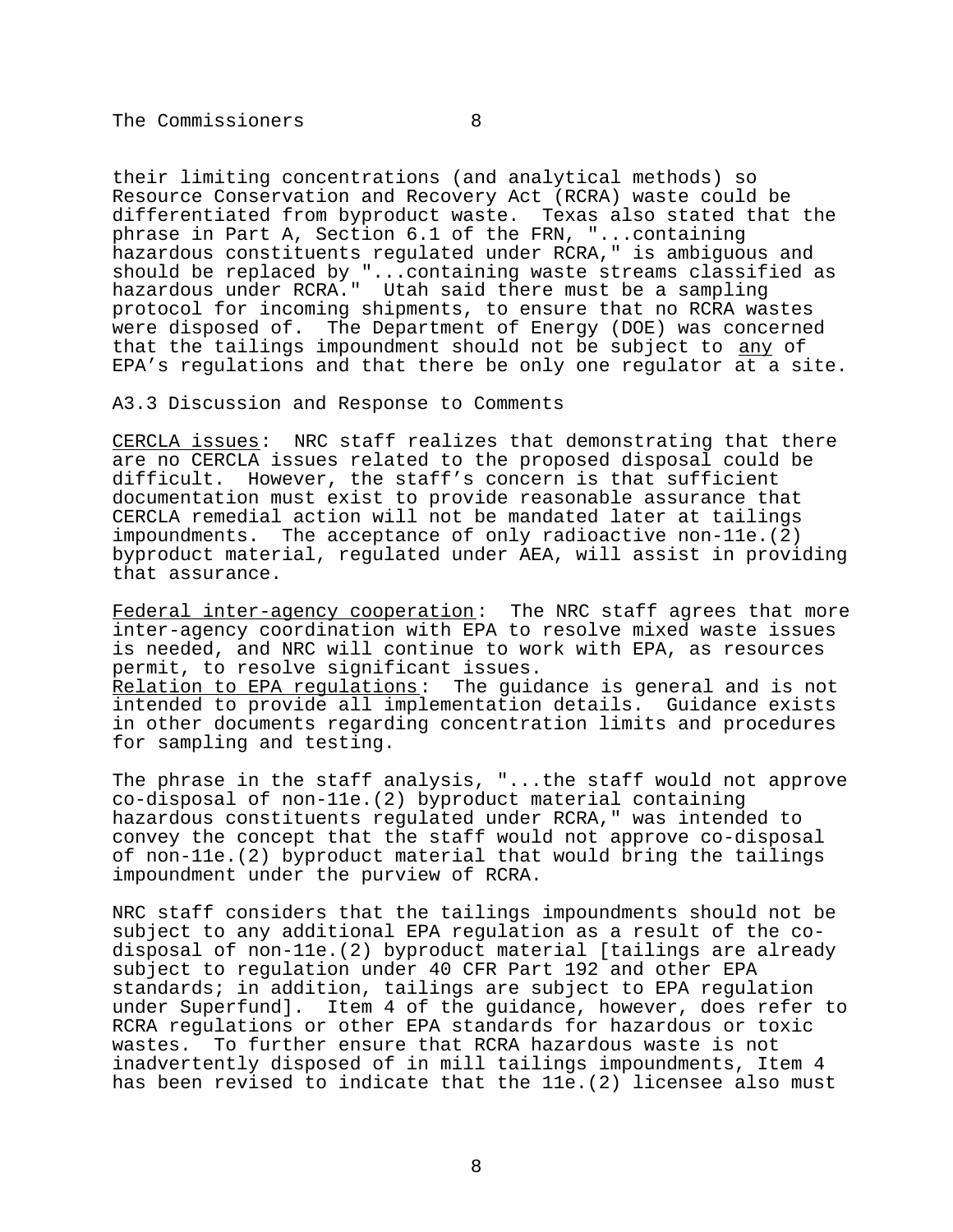demonstrate, for waste containing source material as defined under the AEA, that the waste does not also contain material classified as hazardous waste according to 40 CFR Part 261 or polychlorinated biphenyl according to 40 CFR Part 761. Thus, source material physically mixed with other constituents, would require the classification in accordance with 40 CFR Part 261, or 40 CFR Part 761. (These provisions would cover material such as: characteristic hazardous waste; listed hazardous waste; and polychlorinated biphenyls.) The demonstration and testing should follow accepted EPA regulations and protocols.

A3.4 Modifications to the Guidance

Item 4 of the guidance has been revised to provide additional specificity to ensure that no RCRA material is included in the non-11e.(2) byproduct material.

A4.0 Transfer of Title and Custody

A4.1 Commenters

Don & Hiller for Envirocare of Utah, Inc. (6-2) Colorado Department of Health (9-4) Office of the Governor, State of Wyoming (11-1) American Mining Congress (14-9) Washington Department of Health (16-1) Utah Department of Environmental Quality (20-6, 21-6) Office of Environmental Restoration, U.S. Department of Energy (23-1)

A4.2 Summary of Issues

When a mill tailings site owner has completed reclamation and decommissioning, the licensee must transfer title of the 11e.(2) byproduct material and the disposal site to DOE or the State where the site is located. DOE or the State will then become responsible for the care and maintenance of the site, under the general license in 10 CFR 40.28. Two commenters expressed doubt that DOE had authority to accept title to the non- $\bar{1}$ le.(2) byproduct material at a disposal site. Envirocare noted that the discussion in the Staff Analysis cited Section 83 of the AEA as the authority for the transfer, but that Section 83 only discusses transfer of 11e.(2) byproduct material. Utah stated that there are no other statutory requirements for the Federal government to take long-term custodial care of non-11e.(2) byproduct material and that doing so may be outside the scope of the AEA.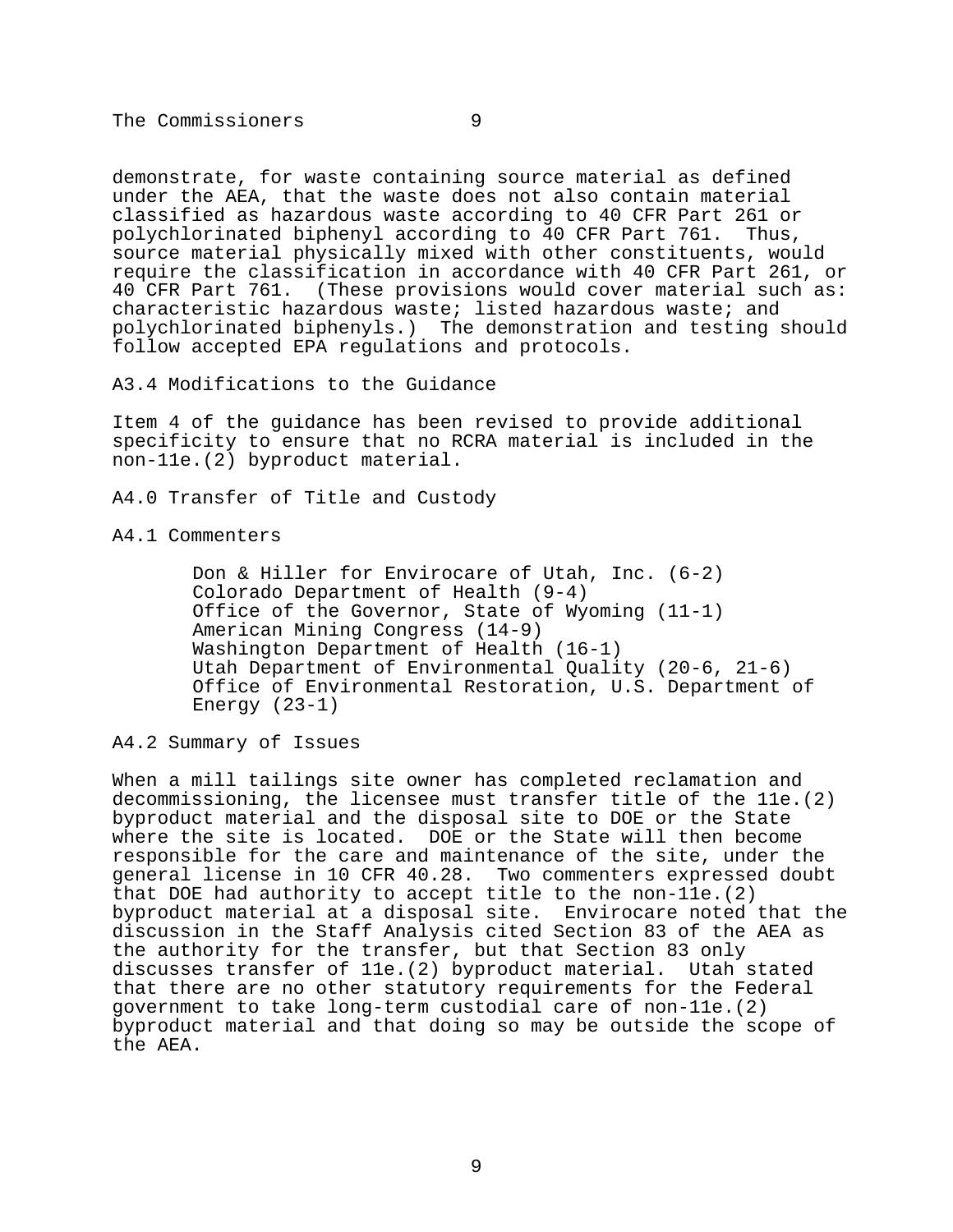Two States asked for clarification or guidance on the technical findings that need to be made for DOE to take title to a tailings impoundment in which non-11e.(2) byproduct material has been disposed of. Colorado asked for guidance on elements that need to be addressed, stating that Sections C and D of Paragraph 5, "Previous Staff Guidance," offered no such details. Washington asked for clarification of the statement that there be no groundwater restoration issues and whether this applied only to non-11e.(2) byproduct material disposal, or to previous (11e.(2) byproduct material) disposals at the site.

Two commenters expressed opinions on the mechanism to ensure DOE acceptance, for perpetual custody, of an 11e.(2) byproduct material site in which non-11e.(2) byproduct material has been disposed of. Wyoming proposed that the policy continue the requirement, contained in the previous guidance, that DOE (or the State in which the site is located) agree in advance to accept title to the specific site. Alternatively, Wyoming suggested that the licensee be required to provide financial surety of the same kind required of an operator of a LLW disposal facility. The AMC stated that providing DOE with an opportunity to comment on each proposed action to allow disposal of non-11e.(2) byproduct material is unnecessary. AMC stated that there are a number of ways of obtaining generic DOE approval and concurrence short of requiring specific approval for each license amendment and suggested that the Chairman of the NRC work out an alternate approach with the Secretary of Energy.

DOE requested 120 days, rather than the 30 days in Item 9 of the policy, to comment on a proposed license amendment to allow disposal of non-11e.(2) byproduct material in an impoundment.

A4.3 Discussion and Response to Comments

Authority for DOE to take title to non-11e.(2) byproduct material: We agree with Envirocare and Utah that the Uranium Mill Tailings Radiation Control Act (UMTRCA) (and Section 83 of the AEA) do not discuss transfer of radioactive material, other than 11e.(2) byproduct material, to DOE. However, UMTRCA does not preclude DOE from accepting an 11e.(2) byproduct material disposal site that also contained other radioactive material. DOE has agreed to accept custody of such sites, provided that NRC makes specific findings, as discussed in the Staff Analysis. Additionally, Section 151 (b) of the Nuclear Waste Policy Act of 1982 authorizes DOE to assume title and custody of low-level radioactive waste and the land on which it is disposed of. Since the non-11e.(2) byproduct material that would be allowed to be disposed of under this policy would be LLW (which is the reason that approval by LLW Compacts is required), DOE does have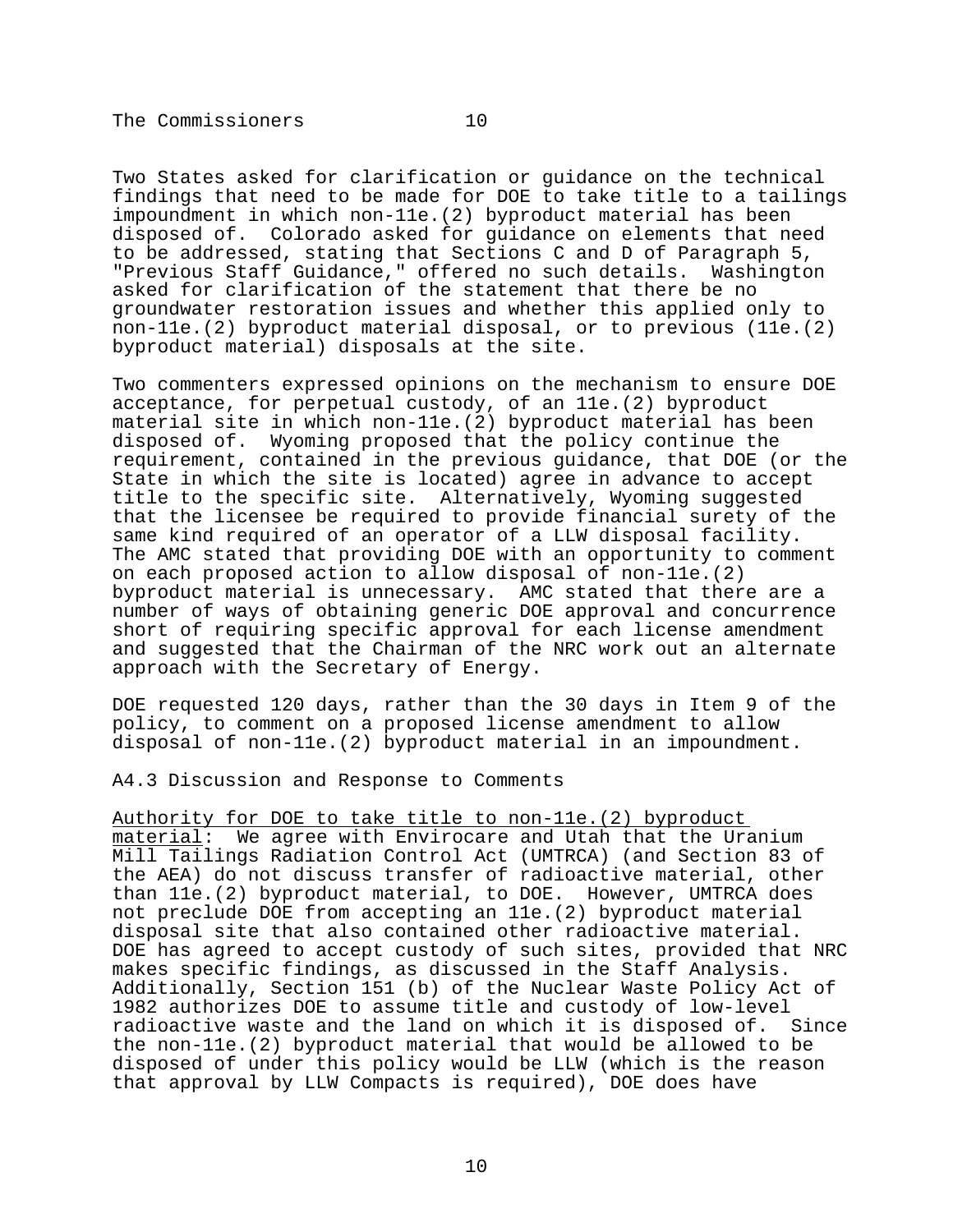authority to accept title and custody of an 11e.(2) byproduct material site in which such non-11e.(2) byproduct material has been disposed.

Clarification of technical findings: We agree with Colorado that the discussion in 5. Previous Staff Guidance does not offer details on the technical elements that need to be addressed to allow DOE to accept a site with non-11e.(2) byproduct material. Section 6.2, "Custody and Title Transfer" discusses findings that NRC must make to satisfy DOE and concludes that those findings will be satisfied by various technical reviews that are part of an NRC licensing review process. However, the policy and the Staff Analysis paper do not, and are not intended to, actually present guidance on technical elements of those reviews.

The statement related to groundwater restoration issues is in the context of disposal of non-11e.(2) byproduct material in tailings impoundments. However, Appendix A of Part 40 requires licensees to clean up groundwater contamination at 11e.(2) byproduct material disposal sites irrespective of whether non-11e.(2) byproduct material is disposed at the site, so the statement on groundwater restoration issues is valid for all 11e.(2) byproduct material sites transferred to DOE.

DOE/State approval of disposal: The NRC staff agrees with Wyoming that an explicit, advance commitment from DOE or the State, to take title to a tailings impoundment in which non-11e.(2) byproduct material has been disposed of should be required, to preclude future problems of title transfer. The guidance has been revised to include a concurrence by the State or DOE, within 120 days of the request, to take title to the impoundment after closure.

A4.4 Modifications to the Guidance

Item 9 of the guidance has been modified to include, within 120 days, a concurrence by DOE or the State in which the tailings impoundment is located.

A5.0 Tailings Impoundments as Disposal Sites

A5.1 Commenters

Cabot Corp. (4-8) Don & Hiller for Envirocare of Utah, Inc. (6-5, 6-6) American Mining Congress (14-2) U.S. Representative Wayne Owens, Utah (15-1, 15-2, 15-3) Utah Department of Environmental Quality (20-2, 20-3, 21-  $2, 21-3)$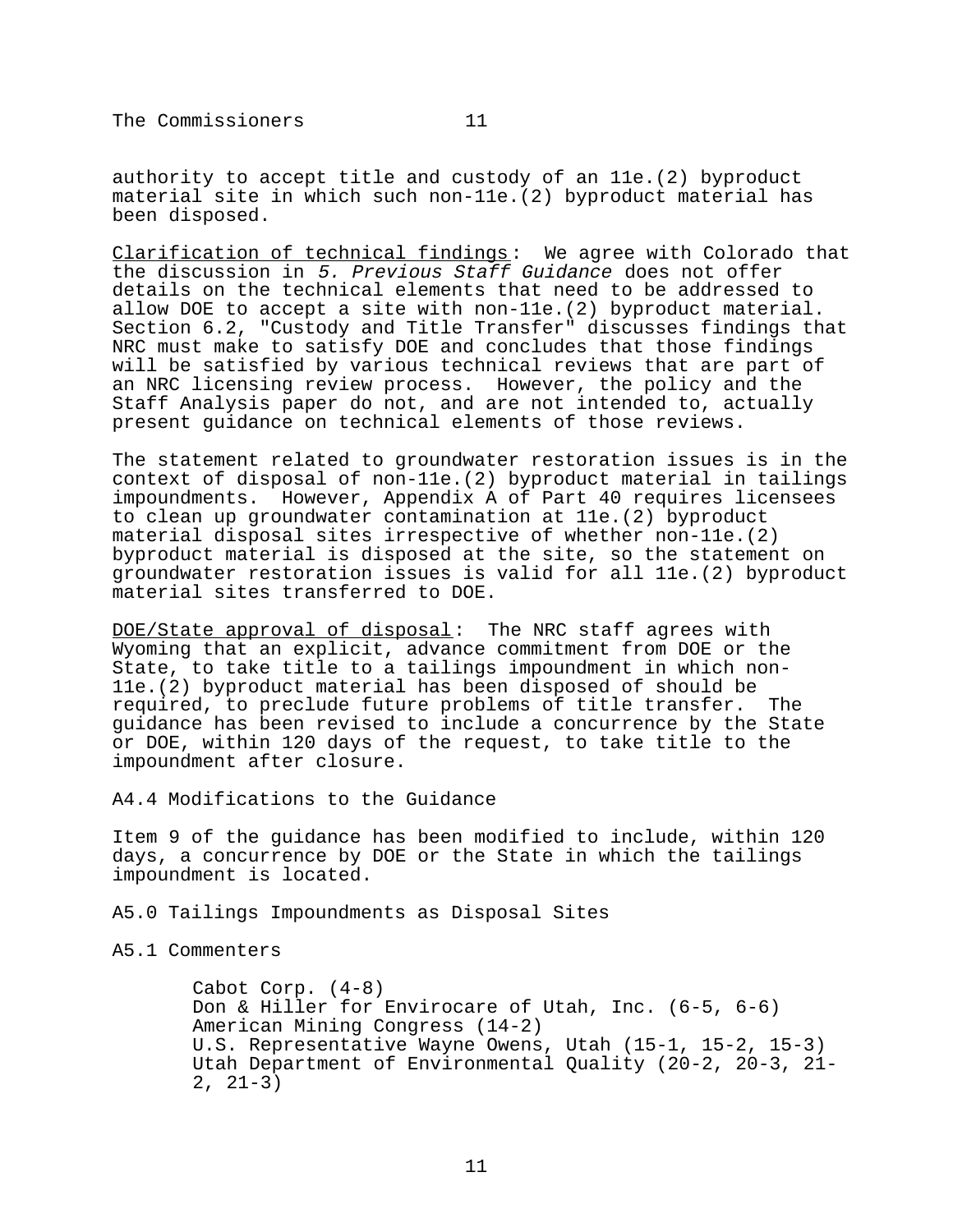## A5.2 Summary of Issues

Three commenters expressed opinions on the technical merits of disposing of non-11e.(2) byproduct material in tailings impoundments. Congressman Owens stated that tailings impoundments were never designed for, and are unsuitable for, disposal of radioactive waste. In contrast, the AMC stated that tailings impoundments are among the most attractive places to dispose of radioactive waste materials similar to uranium tailings and that the guidance should point out the advantages of using tailings impoundments for disposal of non-11e.(2) byproduct material. Cabot Corp. recommended a study of the characteristics of 11e.(2) byproduct material in impoundments and a comparison to source material and mixed waste. If the materials are similar, Cabot recommended that NRC and EPA work together to make regulatory and legislative changes to allow mixed waste to be disposed of in tailings impoundments.

Envirocare of Utah raised two concerns related to standards to be applied to impoundments disposing of non-11e.(2) byproduct material. Envirocare stated that licensees should be required to demonstrate that they have the capacity to dispose of all their existing 11e.(2) byproduct material before being authorized to dispose of non-11e.(2) byproduct material. Envirocare also stated that an 11e.(2) byproduct impoundment owner requesting to dispose of non-11e.(2) byproduct material demonstrate that the entire impoundment will comply with the current standards in Part 40, Appendix A. It was Envirocare's opinion that some older impoundments either do not comply with current standards or that NRC has interpreted standards differently for older impoundments.

Congressman Owens expressed general opposition to the use of mill tailings impoundments for disposal of wastes other than tailings generated at the site. He stated that the proposed policy reverses long-standing NRC policy against such disposals at tailings impoundments. He also stated that the House of Representatives incorporated a provision, in H.R. 776, that would prohibit disposal of non-11e.(2) byproduct material at tailings impoundments, unless the governor of the State agrees to such disposal.

Utah asked if a mill in "standby" status would be eligible to receive non-11e.(2) byproduct material. Utah also stated that such disposal in Utah would require compliance with Utah facility-siting and land-disposal laws that may be stricter than uranium regulatory requirements for siting a uranium mill.

A5.3 Discussion and Response to Comments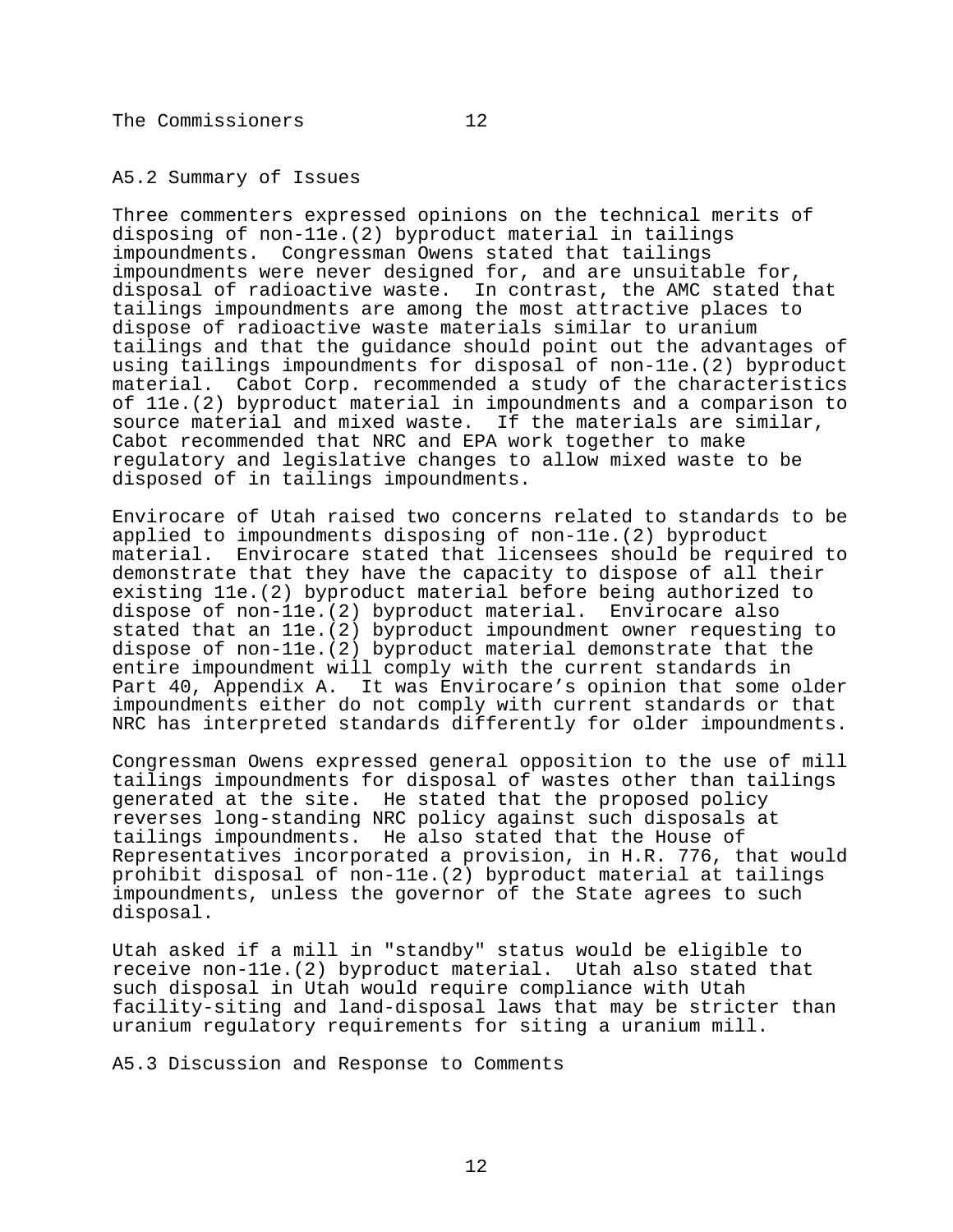Suitability of tailings impoundments for disposals: Staff disagrees that tailings sites are unsuitable for disposal of other radioactive wastes. As the Staff Analysis points out, radioactive waste that would be allowed in tailings impoundments under the guidance is similar to 11e.(2) byproduct material in physical characteristics but doesn't meet the legal definition of 11e.(2) byproduct material. The standards that are applied to such disposals, (i.e., Appendix A of Part 40), were specifically written for 11e.(2) byproduct material and are technically valid for other material with the same characteristics. We agree with AMC that there are important advantages in disposing of non-11e.(2) byproduct material in tailings impoundments and discussed some of them in the Staff Analysis. However, the guidance is meant only to guide NRC staff in the review of a licensee request to allow a specific disposal and is therefore not the place for a general statement on the merits of disposing of non-11e.(2) byproduct material in tailings impoundments.

We agree with Cabot Corp. that 11e.(2) byproduct material in tailings impoundments are both radioactive and exhibit hazardous characteristics; the regulations in Appendix A of Part 40 specifically recognize this dual nature of 11e.(2) byproduct material. Further, at least some material currently classified as "mixed waste" is similar in physical and chemical characteristics to 11e.(2) byproduct material and therefore would appear, from a technical standpoint, to be candidate material for disposal in tailings impoundments. However, current legislation prevents such material from being considered for such disposals. EPA and NRC have worked and continue to work on issues related to mixed waste and regulatory difficulties in its disposal.

Standards to be applied: We agree with Envirocare that licensees should be required to demonstrate the capacity to properly dispose of existing 11e.(2) byproduct material. That demonstration would be part of the demonstration required under Item 7 of the proposed guidance, which requires the licensee to show compliance with the reclamation and closure criteria of Appendix A of Part 40. We agree with Envirocare that an impoundment owner show compliance with the current standards in Appendix A of Part 40. Again, that demonstration is required under Item 7. We disagree with Envirocare's statement that older impoundments are held to different standards than newer impoundments. All reclamation plans for tailings impoundments are evaluated using the same criteria (Appendix A). Although methodologies to evaluate compliance with Appendix A criteria have evolved over the years, the Commission has determined that unless significant health, safety, or environmental concerns are identified, it is not necessary to re-evaluate previouslyapproved reclamation plans.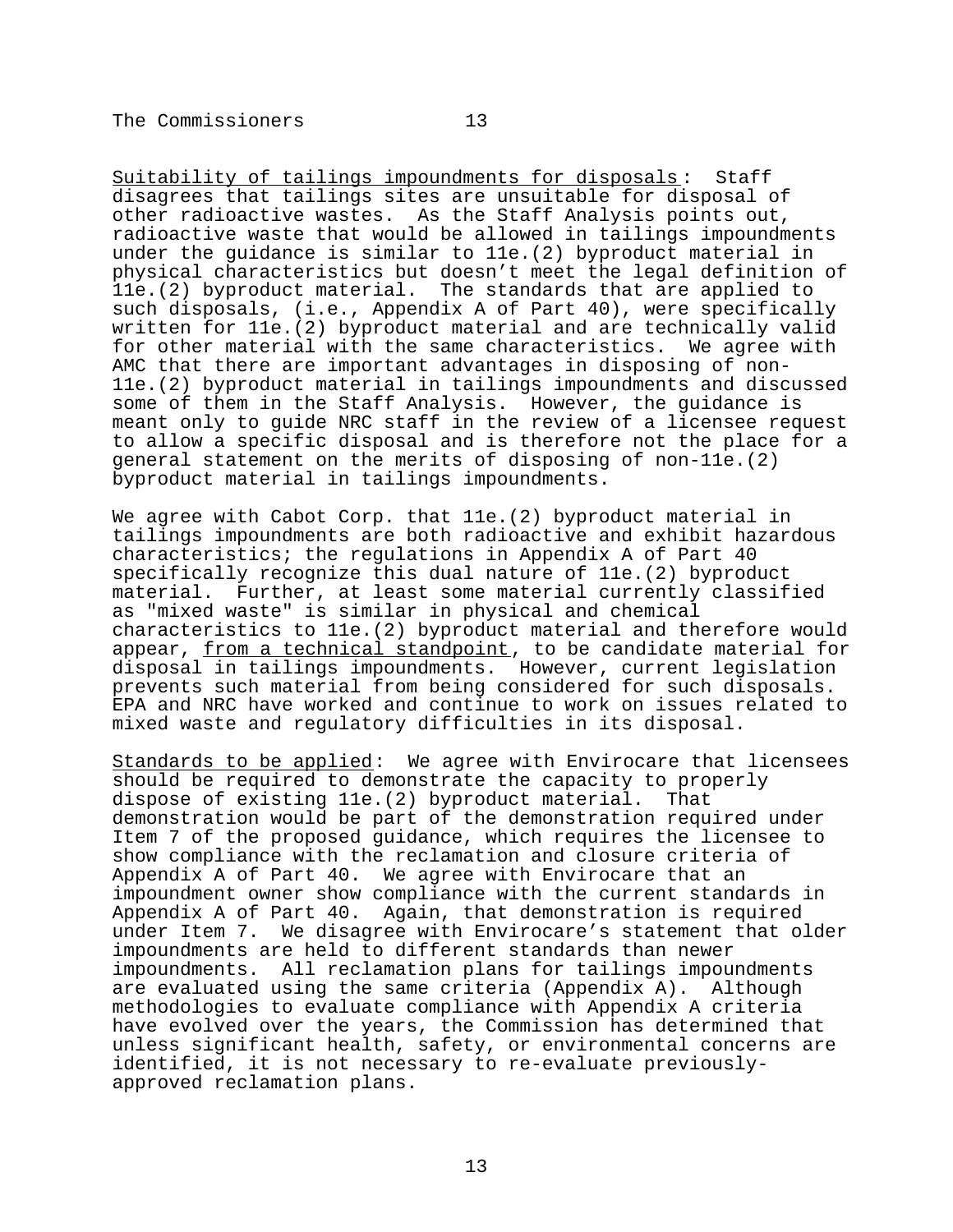Reversal of long-standing NRC policy: Staff disagrees that the proposed guidance reverses a long-standing policy against using uranium mill tailings sites for disposal of radioactive materials other than mill tailings produced at the site. There are two categories of such material; 11e.(2) byproduct material not produced at the disposal site and non-11e.(2) byproduct material. NRC has encouraged the disposal of 11e.(2) byproduct material produced at in-situ mills into tailings impoundments associated with conventional mills, to prevent the proliferation of small disposal sites. Criterion 2 of Part 40, Appendix A specifically addresses this. As for disposal of non-11e.(2) byproduct material in tailings impoundments, the subject of the proposed guidance, NRC has had guidance in place since July 1988. The proposed guidance is an update of the 1988 guidance and can in no way be considered a reversal of that guidance.

H.R. 776: NRC believes that requiring gubernatorial approval for disposal of non-11e.(2) byproduct material in tailings impoundments would be inappropriate because it would be detrimental to the development and implementation of national<br>waste management strategies. NRC staff believes that approva NRC staff believes that approval of the disposal of non-11e.(2) byproduct material by regional LLW State compacts, rather than by individual States, would best ensure that neither national nor regional LLW programs are compromised. This provision was considered by Congress and did not survive final passage of the Energy Policy Act of 1992.

Eligibility of mills in standby status : Uranium mills in standby status are prime candidates to receive non-11e.(2) byproduct material, since their standby status allows them to resume processing ore. These sites would need to submit a license amendment request that demonstrated that the site could accommodate the material without significant effect to health, safety, or the environment and the site reclamation plan would need to be revised to address any impacts the additional material could impose.

State requirements for disposal site: We agree with Utah that Utah, or any other Agreement State with LLW licensing authority, could require tailings impoundments to meet State siting and land-disposal laws, before disposing of non-11e.(2) byproduct material. NRC, however, would not enforce State regulations at an NRC licensed site. Additionally, an exemption to LLW disposal requirements (Item 10. of the guidance) would have to be granted by the Agreement State in accordance with its regulations.

A5.4 Modifications to the Guidance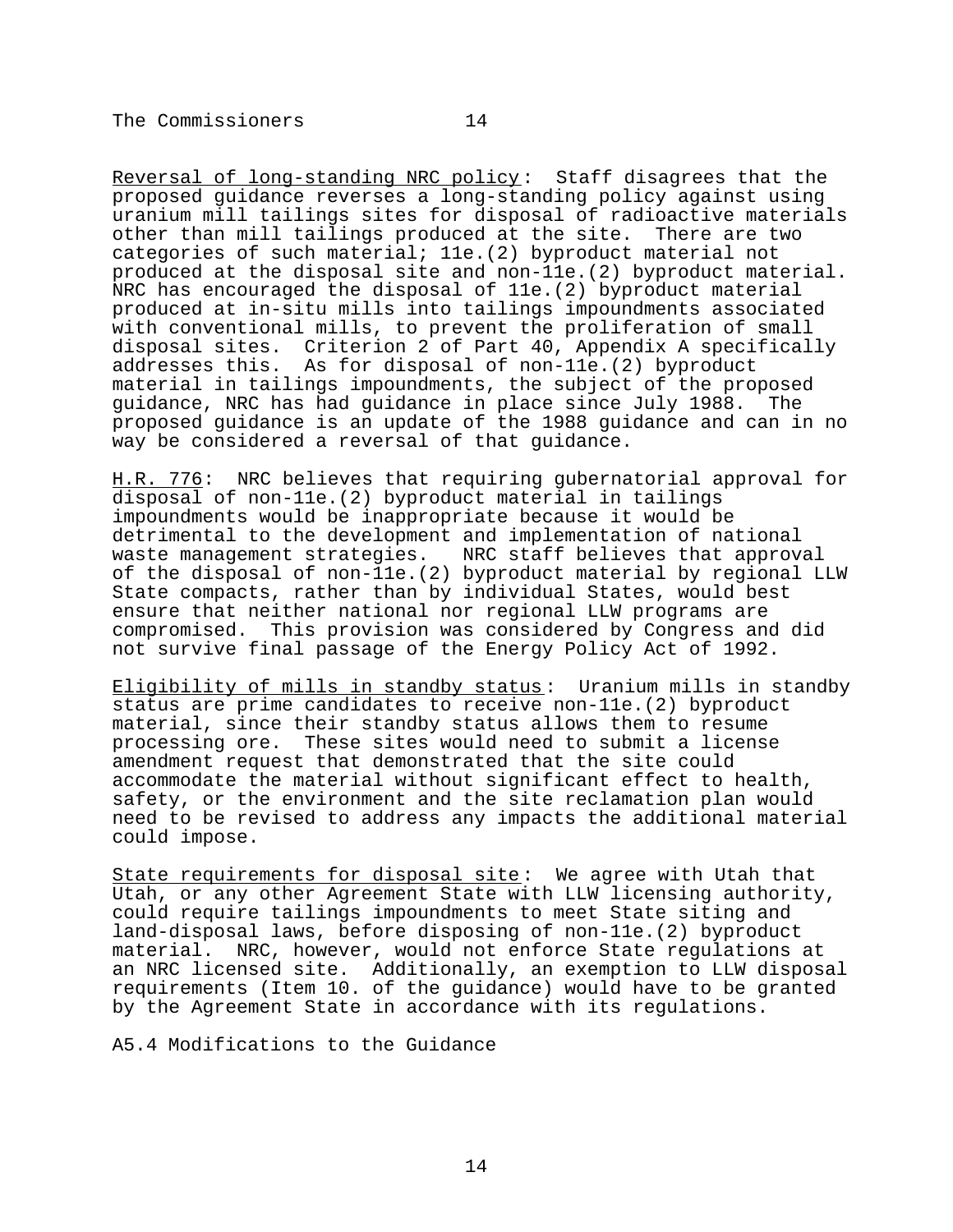Item 10 of the guidance has been modified to indicate that if the impoundment is located in an Agreement State with LLW licensing authority, the exemption of the non-11e.(2) byproduct material from regulation as LLW must be granted by the State.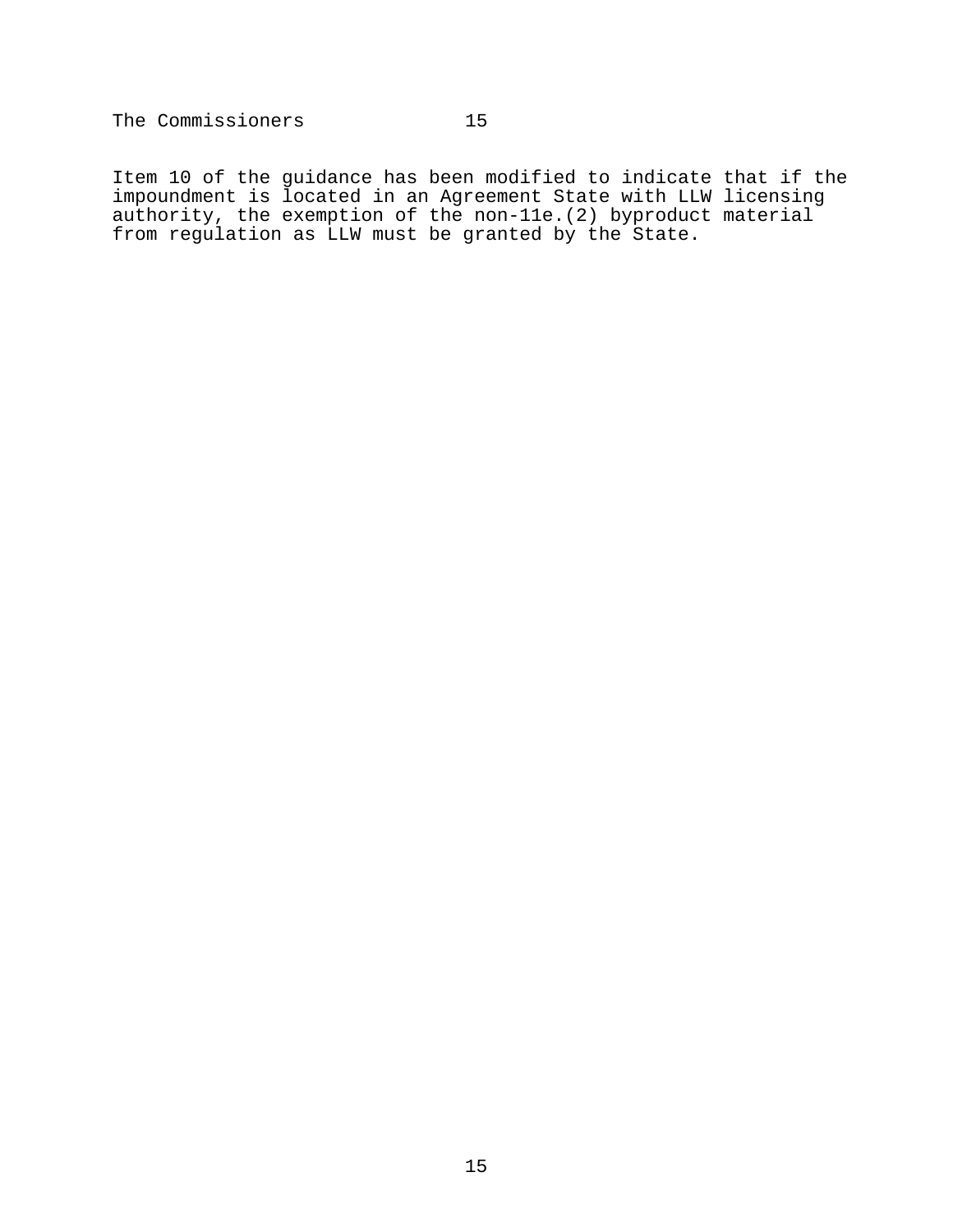A6.0 Other Disposal Topics

A6.1 Commenters

Cabot Corp. (4-9) Don & Hiller for Envirocare of Utah, Inc. (6-4, 6-9) Office of Environmental Restoration, U. S. Department of Energy (23-2, 23-3)

A6.2 Summary of Issues

Cabot Corp. requested clarification on the level of documentation a licensee needs to provide in support of a request to dispose of non-11e.(2) byproduct material in a tailings impoundment. Envirocare was concerned that the guidance was not adequate to address the documentation, required of licensees, to demonstrate that the disposal of non-11e.(2) byproduct material will have no additional effects on health or the environment. Envirocare indicated that a detailed environmental analysis would be required to address the transportation of the non-11e.(2) byproduct materials, and a new or supplemental environmental impact statement (EIS) would be needed for the disposal site. This commenter did not want the guidance to shortcut the National Environmental Policy Act (NEPA) and wanted any license amendment or exemption application to be subject to the environmental protection requirements of 10 CFR Part 51. The commenter also stated that the guidance may result in a proliferation of Part 61 LLW sites and may increase the number of waste transportation corridors.

DOE recommended that the guidance specifically preclude disposal of any materials that would compromise the long-term stability of any Title II site and also pointed out that the guidance should not be applied to Title I sites.

A6.3 Discussion and Response to Comments

Licensee documentation: The proposed policy and accompanying Staff Analysis do not, and are not intended to, provide detailed technical guidance to licensees proposing to dispose of non-11e.(2) byproduct material in tailings impoundments. Items 4 through 8 of the proposed guidance identify demonstrations or documentation that licensees must provide in support of a proposed non-11e.(2) byproduct disposal but do not provide technical details. Section 6 of the Staff Analysis contains general discussions of the demonstrations, but does not actually present guidance on the technical aspects. Detailed technical information is available in various NRC documents, including regulatory guides and technical NUREGs.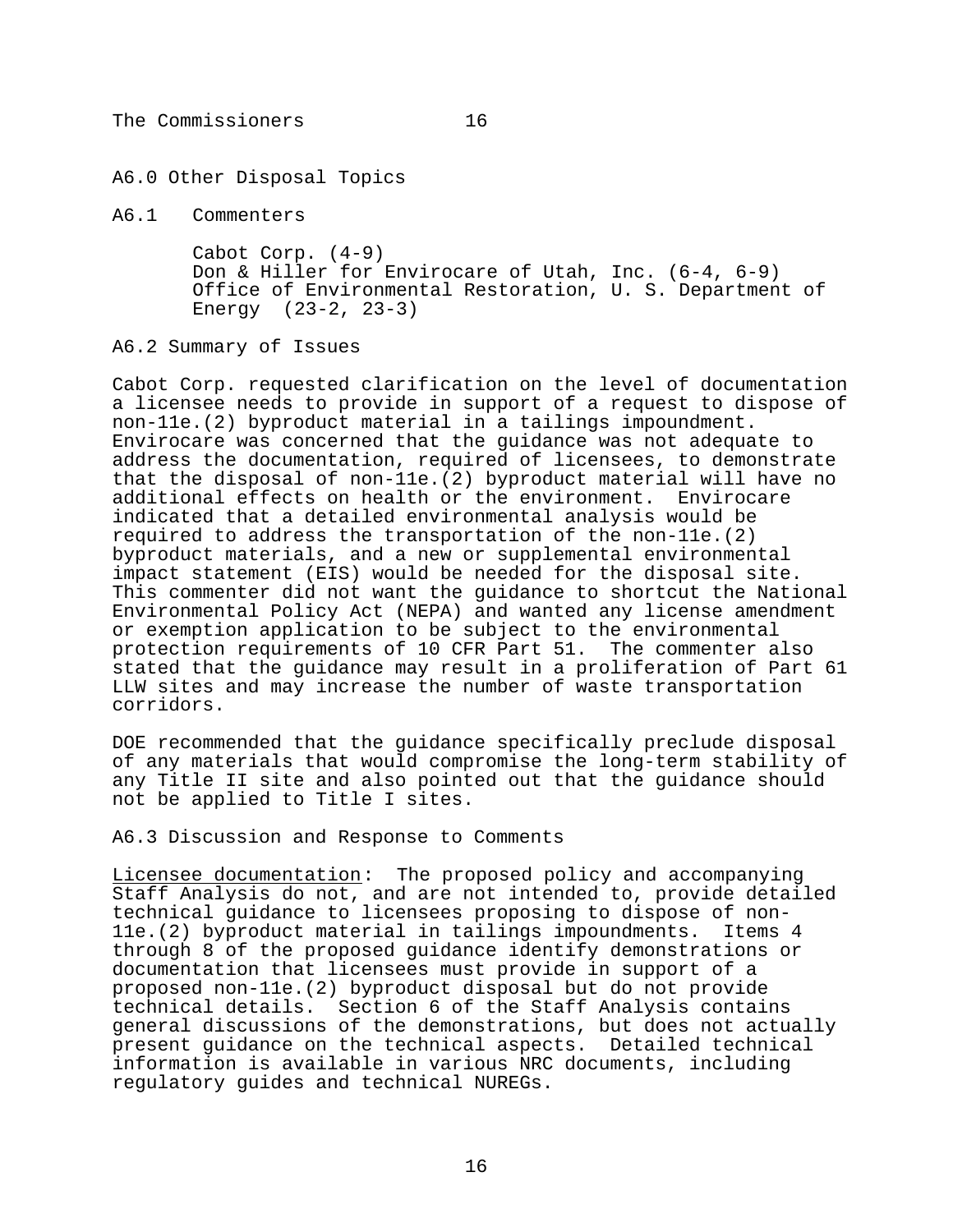Health and environment: The staff agrees that a license amendment to allow disposal of non-11e.(2) byproduct material is subject to environmental review, under Part 51. Any license amendment requires an environmental report from the licensee under 10 CFR 51.61 and, under 10 CFR 51.21, an environmental

assessment, unless it meets a criterion for categorical exclusion (10 CFR 51.22). The environmental review process would identify impacts from a proposed non-11e.(2) byproduct disposal, including transportation impacts. Item 6 of the proposed guidance adds an additional constraint in that it requires that there be no significant environmental impacts from the proposed disposal.

Proliferation of sites: The staff agrees with Envirocare that adoption of the proposed guidance will result in additional sites containing low-level radioactive wastes. However, no new disposal sites would be created as a result of the proposed guidance, since existing tailings impoundments would be used for disposals. In fact, the proposed guidance may result in fewer radioactive waste disposal sites, since material that might have been disposed of in a new site or that would take up valuable space in a LLW disposal facility could be disposed of in an existing tailings impoundment. Transportation effects will be addressed in the environmental review; however, most of the material proposed for disposal in an impoundment would have to be transported away from its present location, in any event.

Long-term stability: The staff agrees with DOE that disposal of non-11e.(2) byproduct material that would compromise the longterm stability of a tailings impoundment should be precluded. Item 7 of the proposed guidance requires compliance with the reclamation and closure criteria of Part 40, Appendix A. Reclamation and closure criteria are contained in Criteria 4 and 6 of Appendix A and include criteria to ensure the stability of the impoundment and control of the radiological hazards for 1000 years, to the extent achievable, and in any case, for at least 200 years.

Title I sites: The staff agrees with DOE that the proposed guidance is only intended to apply to currently licensed mill sites and not the UMTRCA Title I sites, which are, by definition, abandoned, inactive sites designated for remedial action under UMTRCA.

B1.0 Definition of Ore

B1.1 Commenters

Umetco Minerals Corp. (3-6) Cabot Corp. (4-1)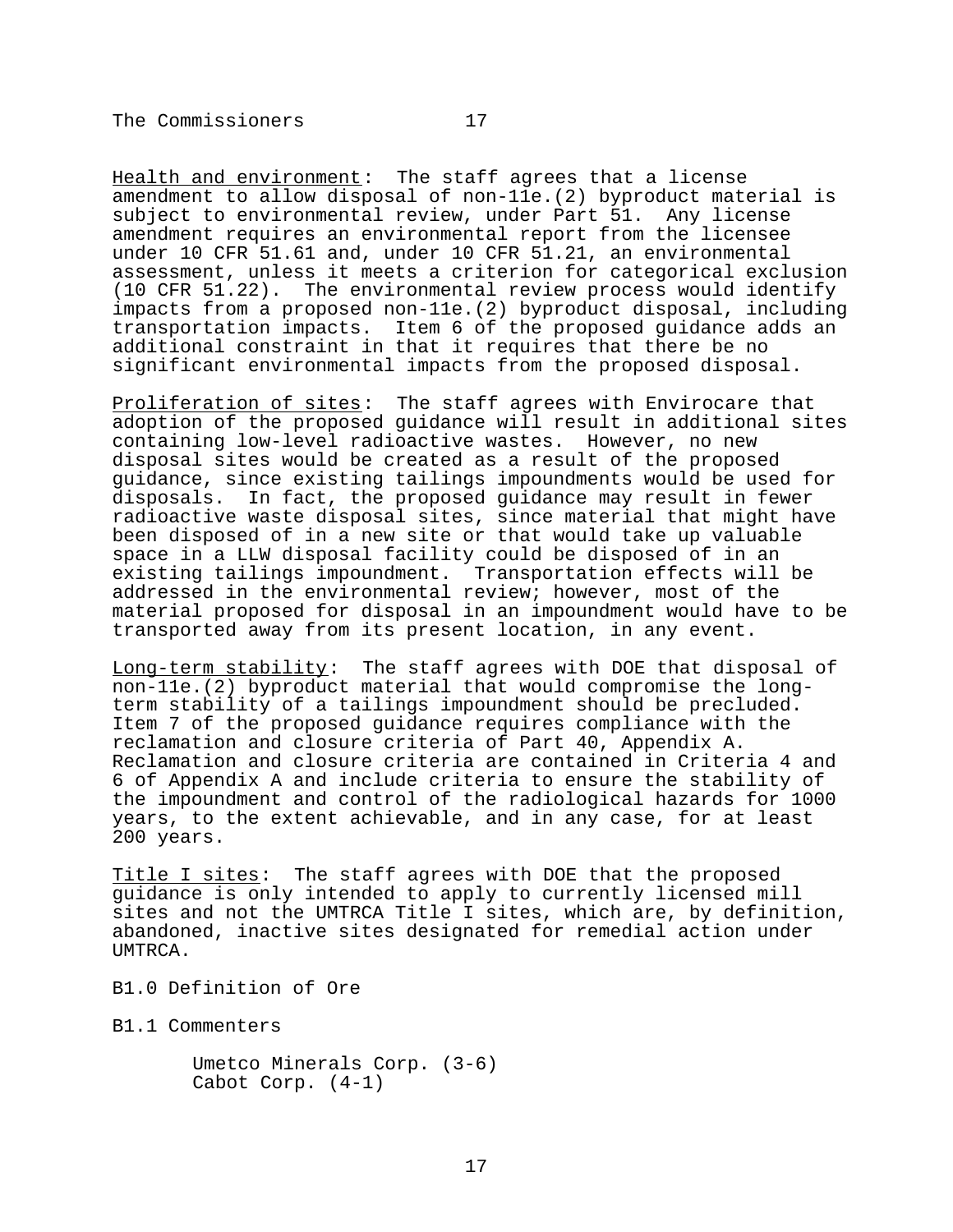Fuel Cycle Facilities Forum (5-7) Crain, Caton & James for Rhone-Poulenc Inc. (7-2) Bureau of Land Management, U. S. Dept. of the Interior (10-1) Office of the Governor, State of Wyoming (11-8) Allied-Signal Inc. (12-2) Rio Algom Mining Corp. (13-4, 13-5) American Mining Congress (14-10) Utah Department of Environmental Quality (21-10)

B1.2 Summary of Issues

Seven commenters agreed with the definition of ore, as developed in the Part B guidance. Several pointed out that this definition would allow secondary process wastes and other material that contained source material to be recycled. Rio Algom and the American Mining Congress indicated that mine waste treatment sludges and a wide variety of other materials should be allowed to be processed as ore. Cabot Corp. indicated that this policy would decrease the number of disposal sites.

Two commenters disagreed with the definition of ore: Rhone-Poulenc stated that it was too restrictive and did not agree with the recent Kerr-McGee court decision; Utah stated that it was overbroad and that NRC should define ore in a manner that would deter waste disposal.

Wyoming indicated that the proposed definition should be established by rulemaking, to avoid inconsistent definitions being applied.

B1.3 Discussion and Response to Comments

Definition of ore: The NRC staff agrees that, under the definition of ore provided in the guidance, materials such as water treatment sludges containing source material (but not EPAregulated hazardous constituents) could be used as feed material at a uranium mill. The definition does not restrict rare earth tailings from being processed for uranium or thorium.

On April 27, 1990, the U. S. Court of Appeals (Kerr-McGee Corporation v. NRC, 903 F2d 1 [D.C. Cir. 1990]) ruled that NRC improperly interpreted UMTRCA as requiring extraction of thorium or uranium to be the first, chief, or principal reason for processing ore brought to a mill. NRC had decided that ore processed first for its rare earth content and later for thorium was not 11e.(2) byproduct material, because it had not been processed "primarily for its source material content." The court decision pointed out the legislative history of the definition of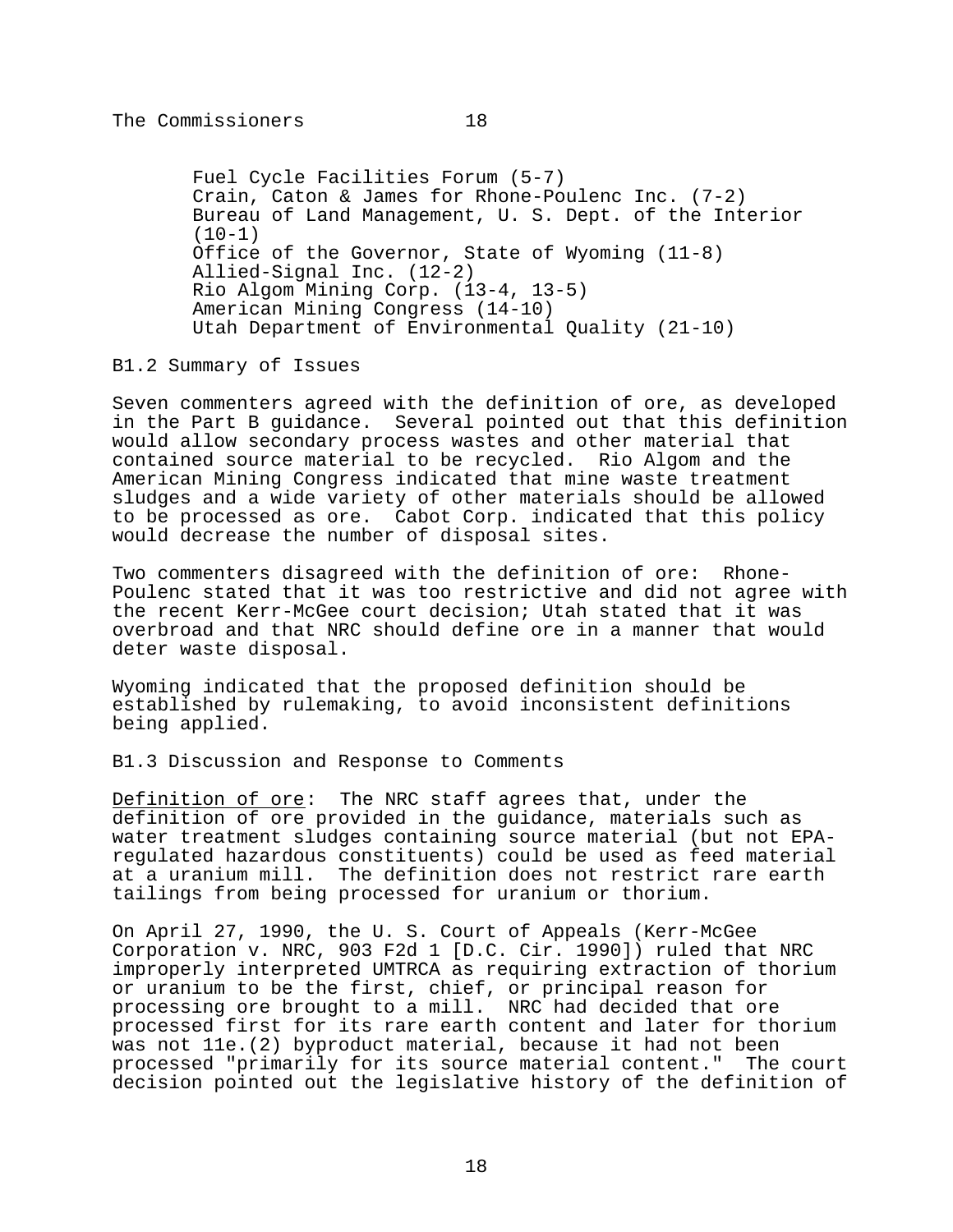11e.(2) byproduct material and that the word "primarily" has a range of meanings (as does ore). If off site tailings are designated as source material, it implies that they may be categorized as ore. The court concluded that UMTRCA was intended to bring previously unregulated radioactive end products of the source material extraction process within the scope of NRC regulation and to provide for safe stabilization of the mill tailings.

The NRC staff does not agree that the proposed definition of ore is overbroad. The definition is consistent with that generally used in the mineral extraction industry. We agree with Utah that the definition of ore alone would not preclude sham disposal; Item 3 of the proposed guidance, which requires a determination that the processing is primarily for its source material content, is intended to address that concern.

Rulemaking: Section 4 of Part B of the FRN, "Results of Staff Analysis," states that the time and resources required for rulemaking on the definition of ore are not justified, in light of the number of expected requests for processing of alternate feed material. As also stated, the staff will include a definition of ore when amendments to Part 40 are proposed. The staff considers that the promulgation of the guidance itself will prevent the application of inconsistent definitions of ore.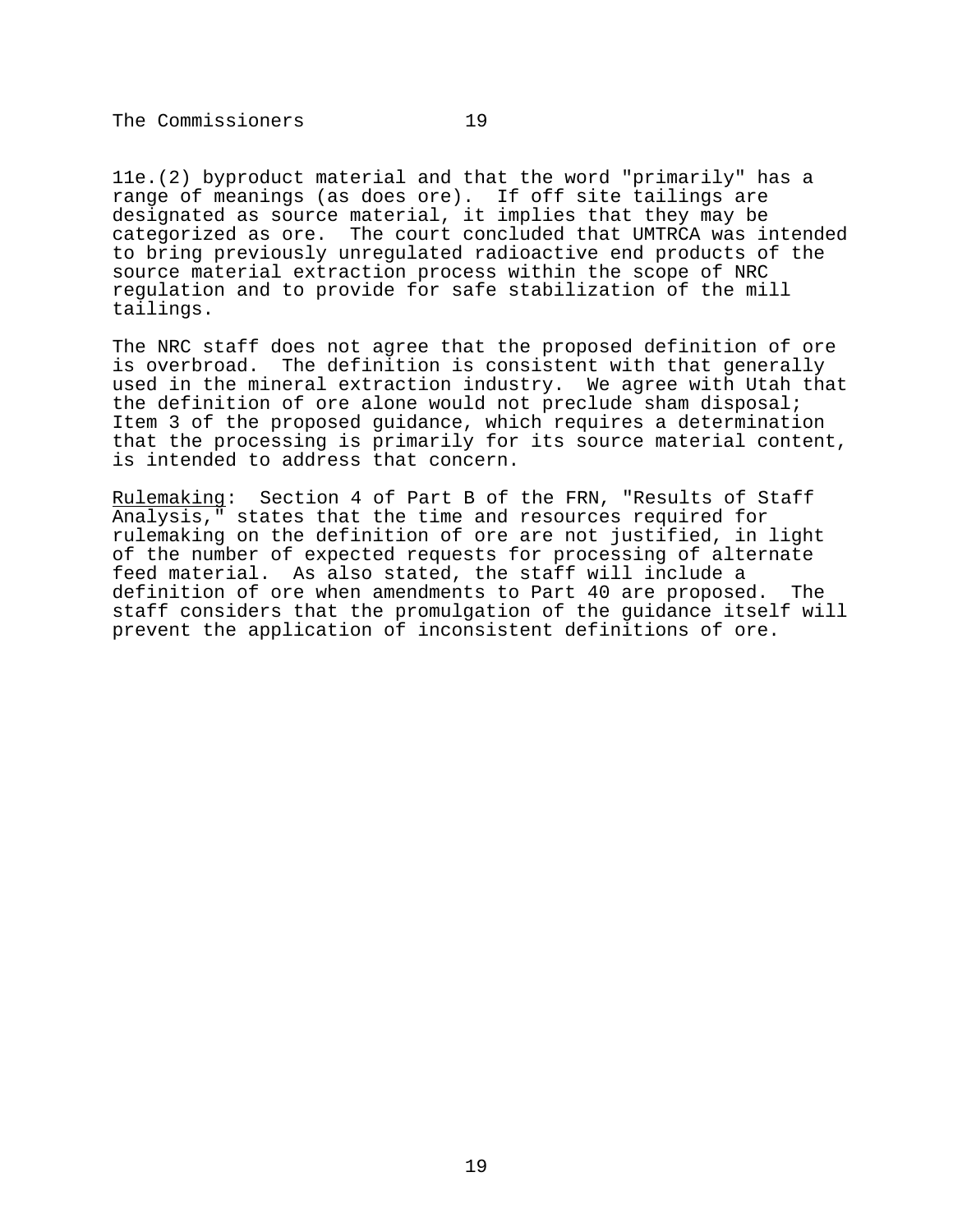B2.0 Mixed Waste Determination

B2.1 Commenters

Umetco Minerals Corp. (3-7, 3-8, 3-10) Cabot Corp.  $(4-2, 4-3)$ Fuel Cycle Facilities Forum (5-8, 5-9) Utah Department of Environmental Quality (21-12)

#### B2.2 Summary of Issues

Several commenters supported the position that feed materials exhibiting only a characteristic of hazardous waste would not be regulated as hazardous waste because of EPA's exemption for certain recycling activities. However, Utah questioned the NRC analysis of recycling and stated that just because a useable product is extracted from mixed waste does not exempt the remaining waste from RCRA, unless it is the extracted product that initially made it RCRA waste.

Cabot Corp. indicated that the phrase "... containing hazardous constituents, regulated under RCRA ...," in mixed waste determinations, was ambiguous, and asked for clarification, especially regarding heavy metals.

Cabot Corp. also suggested that the policy be broadened to allow disposal of additional classes of secondary materials, such as hazardous sludges and spent materials. Umetco Minerals and the Fuel Cycle Facilities Forum indicated that NRC should have the ability to authorize or deny use of feed material (subject to an environmental impact evaluation) containing a compound listed in 40 CFR 261.33, but not derived from activities listed as waste streams under  $261.33(a)-(e)$ .

Umetco Minerals agreed that evaluation of other constituents in alternate feed material is needed.

B2.3 Discussion and Response to Comments

Recycling: NRC disagrees with Utah's conclusion on recycling. The interpretation in the Staff Analysis is based on review of EPA regulations and discussions with EPA staff.

Mixed waste determination: In the Federal regulations, "mixed waste" refers to material containing both hazardous waste and source, special nuclear, or by-product material subject to the AEA. The purpose of Item 2 of the proposed guidance is to ensure that hazardous waste, subject to EPA regulation, is not disposed of in a tailings impoundment as a result of processing alternate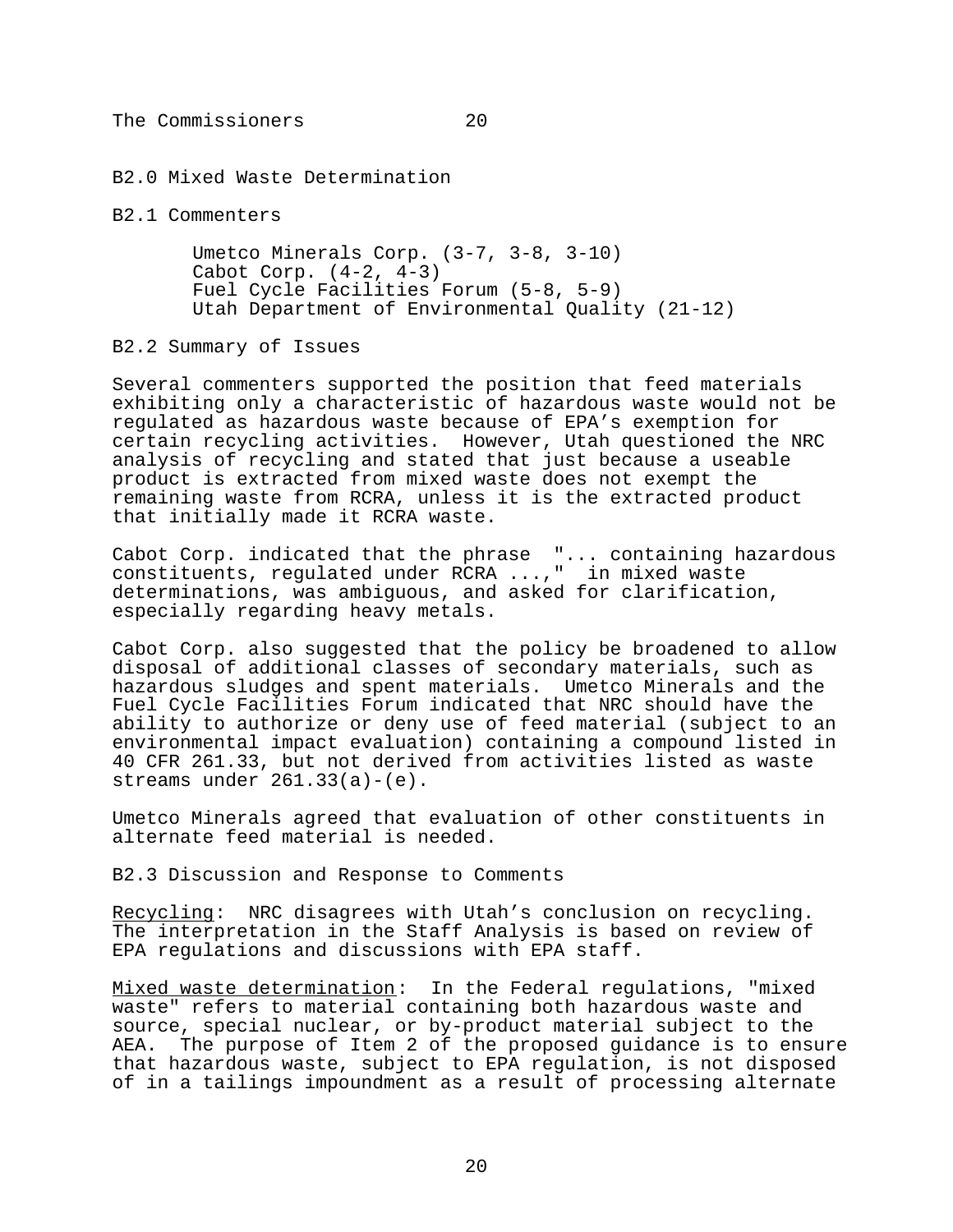feed material. The discussion in the staff analysis is an overview of mixed waste issues, but is not intended to be a detailed technical guidance document. Each proposed request to process alternate feed materials will be evaluated by the staff, who may also consult with EPA or State officials on a specific

mixed waste determination. Item 2 of the guidance has been

revised to clarify the hazardous waste determination.

Policy considerations: The proposed policy cannot be any broader than existing legislation or regulations will allow nor can NRC expand its authority. The proposed guidance seeks to allow use of alternate feed material, without resulting in a tailings impoundment becoming subject to EPA RCRA regulation.

B2.4 Modifications to the Guidance

Item 2 of the guidance has been revised to clarify the hazardous waste determination.

B3.0 Determination That Processing Is Primarily for Source Material

B3.1 Commenters

Umetco Minerals Corp. (3-9) Cabot Corp. (4-4, 4-5, 4-6) Fuel Cycle Facilities Forum (5-10, 5-11) Office of the Governor, State of Wyoming (11-3) American Mining Congress (14-11, 14-12) Utah Department of Environmental Quality (21-9, 21-11,  $21 - 13$ 

B3.2 Summary of Issues

Several commenters discussed the basis or need for Item 3 of the proposed staff guidance and the related issue of "sham disposal." Cabot Corp. and the Fuel Cycle Facilities Forum argued that "sham recycling" is mostly a false issue, that NRC should not be concerned with the motivation of the mill owner/operator, and should eliminate this from consideration. Umetco Minerals Corp. supported the approach in the proposed guidance. Utah, however, believes that it does not protect against sham disposal.

Several commenters questioned the co-disposal test. Cabot Corp. indicated that the co-disposal test for determining if the ore is being processed primarily for its source-material content is too cumbersome and probably requires the licensee to provide costly documentation and a risk assessment. The commenter also requested that NRC develop more detailed and specific guidance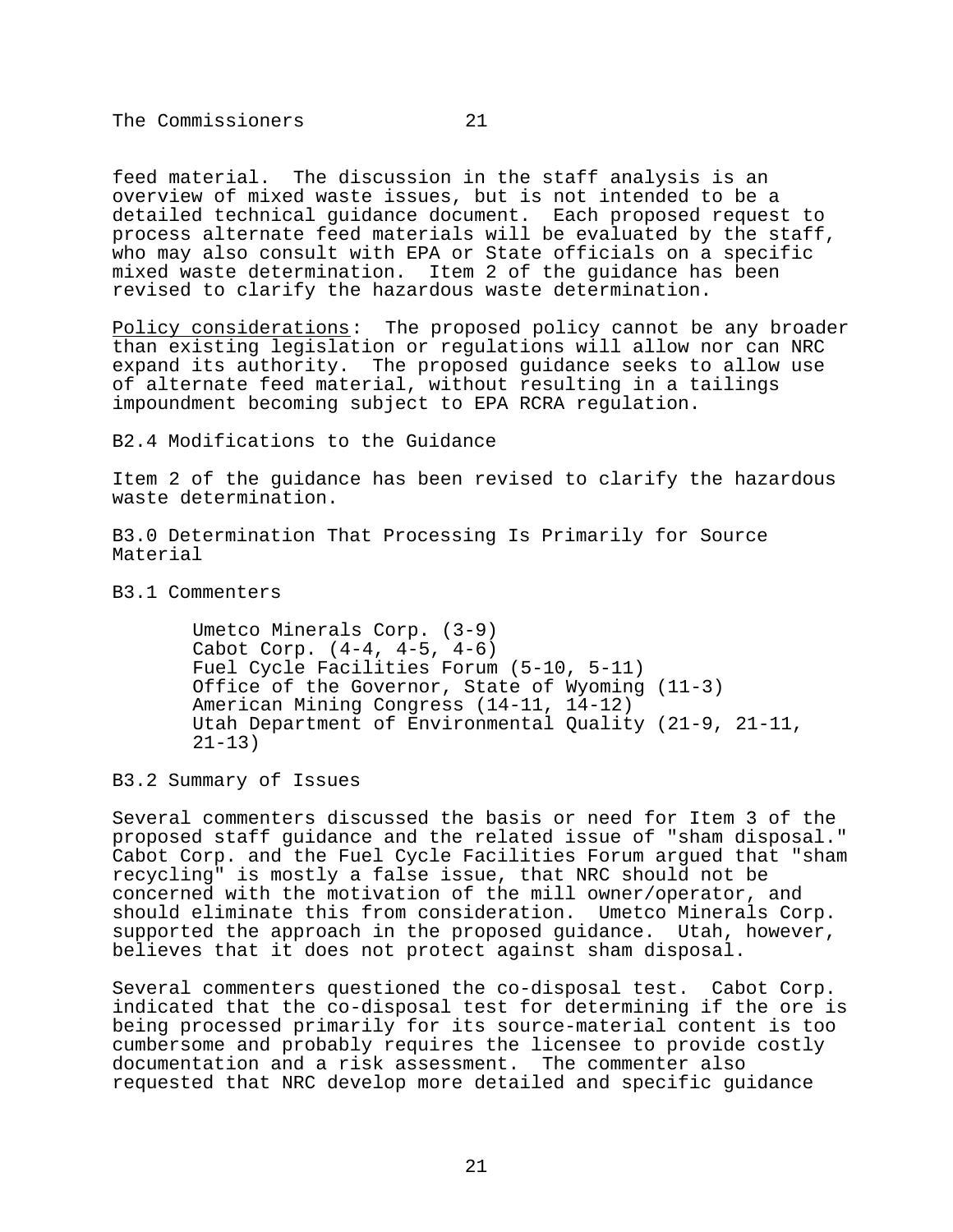regarding the licensee's documentation in support of a codisposal arrangement. The AMC indicated that the test is redundant or only minimally helpful.

Several commenters discussed the licensee certification test. Cabot Corp. recommended that the certification be only that the material is being accepted for bona fide reclamation of its uranium or thorium content. Utah stated that the policy should include licensee documentation, using current RCRA testing procedures to demonstrate that a proposed feed material is not a RCRA waste. Utah further indicated that the policy did not adequately address the potential for sham disposal, because any licensee could "certify" that the primary purpose of processing material, once it was received, was to extract uranium. Wyoming indicated that the test must go beyond a licensee's declaration of intent and should address the actual economics of the transaction. Other commenters stated that financial arrangements in the acquisition of feed materials are not relevant. AMC stated that demonstrating a known market and a willing purchaser for alternative feed is not always possible, but processing is still desirable and should not be considered "sham recycling." The Fuel Cycle Facilities Forum pointed out that some recyclers charge the suppliers of waste to take their material, and this is not sham recycling.

#### B3.3 Discussion and Response to Comments

"Sham disposal": As discussed in the Staff Analysis, the definition of 11e.(2) byproduct material requires that it be derived from ore processed primarily for its source material content. The determination discussed in Item 3 of the proposed guidance is to address that aspect of the definition. If ore is processed in a uranium mill primarily for its source material content, it is irrelevant whether the ore would have had to have been otherwise disposed of if it were not processed.

Co-disposal test: The NRC staff disagrees that the co-disposal test is redundant or only minimally helpful. The clearest way to show, beyond any doubt, that proposed feed material would be processed primarily for its source material content, is to show that it would be allowed to be disposed of in the tailings impoundment, in any case. Such a demonstration would dispel any accusation of "sham disposal." We agree that it may be cumbersome in some cases and that more detailed guidance would need to be provided to a licensee choosing to apply this test.

Licensee certification test: We agree that the determination of whether proposed feed material is RCRA waste should include demonstrations with documentation. Since Item 2 of the proposed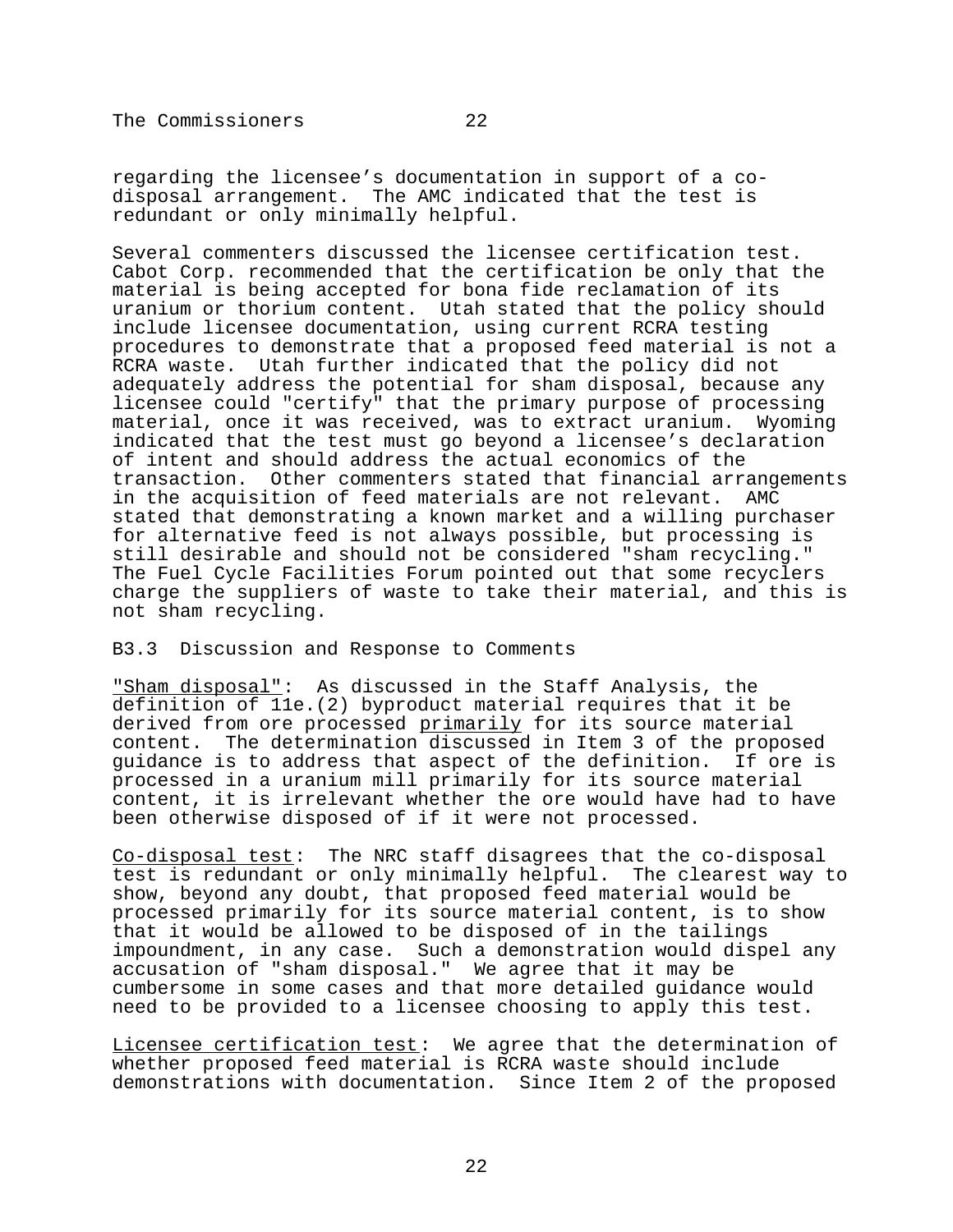guidance requires that licensee demonstration, the certification with respect to RCRA aspects has been deleted from Item 3. We agree that a licensee certification may not be sufficient to prevent sham disposal, but also agree that the economic aspects may not be able to differentiate between legitimate uranium processing and sham disposal. We therefore have expanded the test to require both a licensee certification and justification. The licensee justification can be based on financial considerations, on the high uranium content of the ore, or on any other grounds that the licensee determines will justify that the proposed processing is primarily for the uranium content of the material and is not sham disposal. The staff determination of

# whether the test is met will be made on a case-specific basis.

B3.4 Modifications to the Guidance

Item 3 of the guidance has been revised to eliminate licensee certification of RCRA aspects of the proposed feed material and expanded to include licensee justification that the proposed processing is primarily for the source material content of the feed material. The wording of the co-disposal test has been modified to cite the accompanying guidance on disposal of non-11e.(2) byproduct material rather than the 1988 guidance or the SECY document that presented the draft version of the accompanying guidance.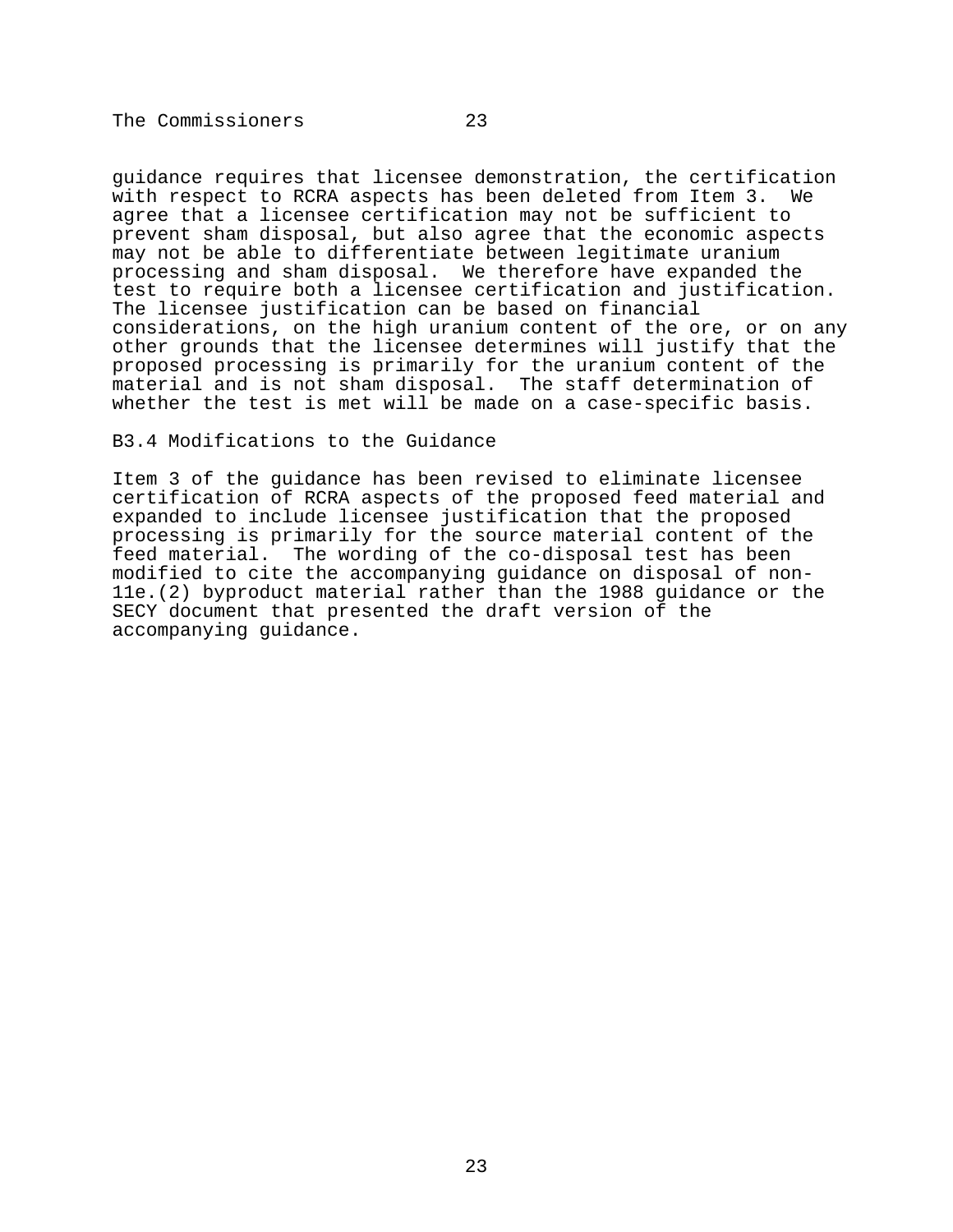B4.0 Other Topics on Alternate Feed Material

B4.1 Commenters

Umetco Mineral Corp. (3-11) Office of the Governor, State of Wyoming (11-2, 11-6) Allied-Signal Inc. (12-1)

B4.2 Summary of Issues

Umetco Minerals indicated that the disposal of wastes from alternate feed material should be permitted on a case-by-case basis and not be subject to LLW Compact approval, while Wyoming stated that approval should be obtained.

Wyoming indicated that the guidance should further discuss postclosure ownership and should require advance commitment from DOE or the State to take title to the impoundment, for waste generated as a result of the processing of alternate feed materials.

Allied-Signal stated that the term "waste" should not be used in describing alternate feed materials, because of the negative connotation associated with that term.

B4.3 Discussion and Response to Comments

LLW Compact approval: LLW Compact approval is not required for disposal of waste, from processing alternate feed material, under the proposed guidance, since such wastes would not be LLW and thus not under the purview of Compacts. The purpose of the proposed guidance is to ensure that processing of alternate feed materials would only be permitted if the resulting wastes meet the definition of 11e.(2) byproduct material. Processing of feed material that would not result in 11e.(2) byproduct material would not be permitted, under the proposed guidance.

Prior commitment to take title: Prior commitment, by DOE or the State in which the tailings impoundment is located, to take title to a disposal site after closure, is not needed. The purpose of the proposed guidance is to ensure that processing of alternate feed materials would only be permitted if the resulting wastes meet the definition of 11e.(2) byproduct material. DOE (or another Federal agency designated by the President) is required, under Section 83 of the AEA, to take title to such a site.

Use of the term "waste": We agree that the term "waste" should not used to describe alternate feed materials. If material can be used in accordance with the proposed guidance to recover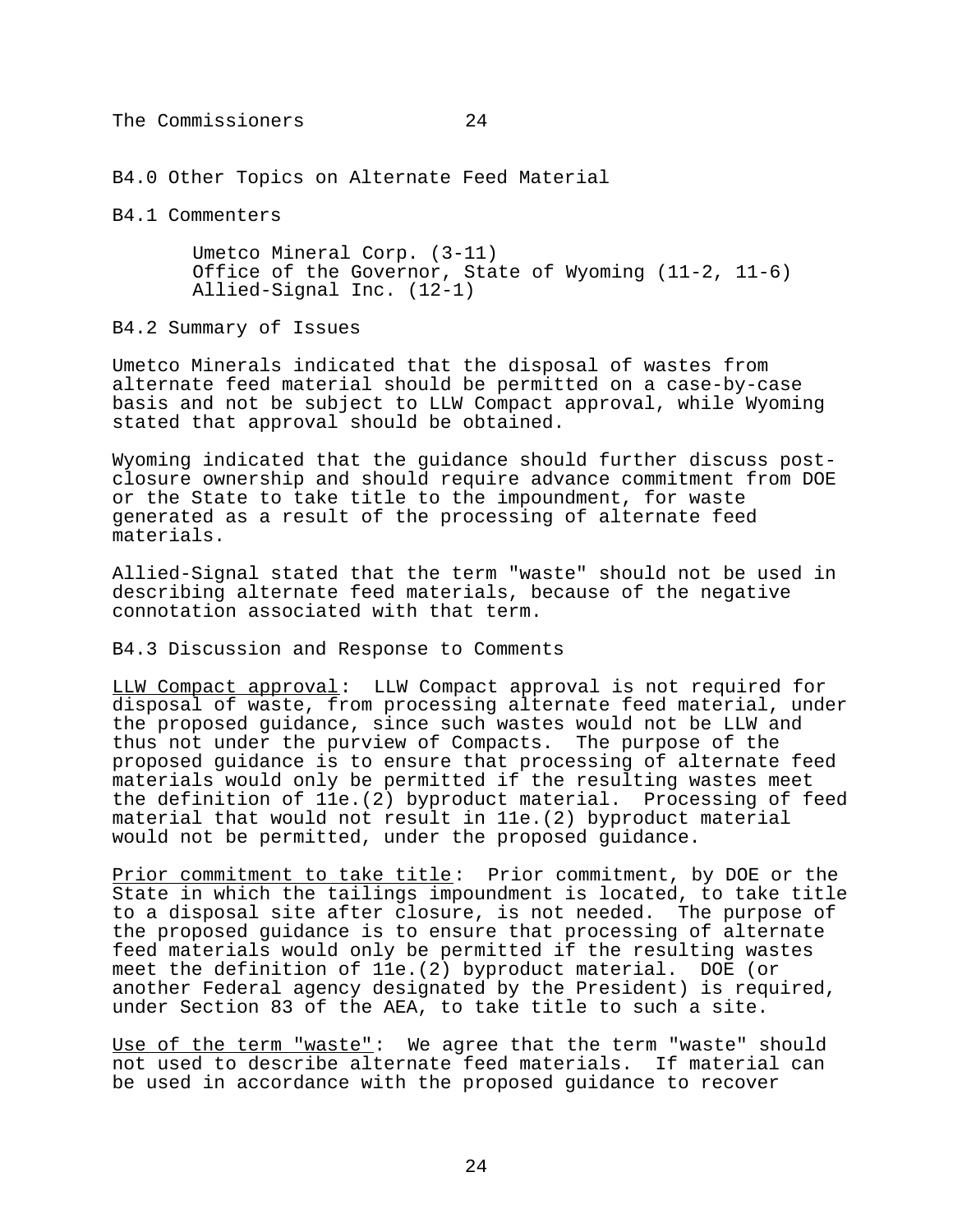source material, it is not waste. However, some material, from which source material could be recovered, would nevertheless meet the definition of hazardous or mixed waste, under EPA regulations. The proposed guidance would not allow such material to be processed in a licensed mill.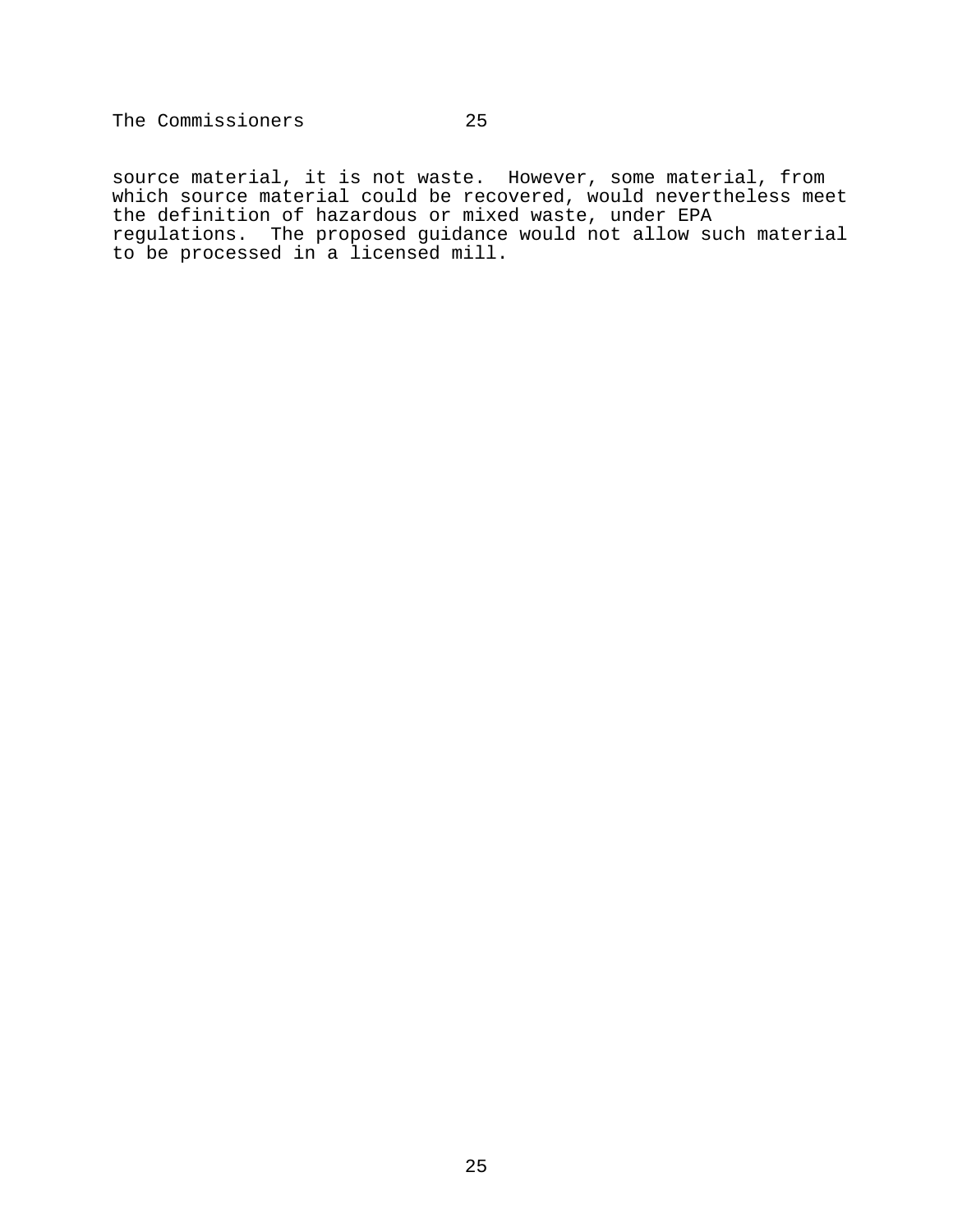C1.0 Comments Applicable to Parts A and B

C1.1 Commenters

Utah Chapter Sierra Club (8-1) Office of the Governor, State of Wyoming (11-4) American Mining Congress (14-1, 14-3) Utah Department of Environmental Quality (20-1, 21-1, 21-

14)

John Darke (22-1)

C1.2 Summary of Issues

Two commenters expressed general views related to both of the guidance documents. The Utah Chapter Sierra Club opposed the use of tailings impoundments as disposal sites for materials imported from other locations. The commenter indicated that the problems found at existing sites should not be increased for the benefit of the mill owner. Utah indicated that rulemaking, rather than issuance of guidance, is the appropriate mechanism to institute the practices discussed in the proposed guidance documents.

John Darke questioned whether the guidance would apply only to future actions or would also be used to exonerate past actions. He also asked what written guidance, in each case, did the NRC use for reviewing and accepting license amendments for such disposal and processing activities.

There were several specific comments directed at both Part A and B of the FRN. Wyoming stated that the guidance should more clearly establish how material is to be characterized and should require independent testing and verification. AMC objected to the "definitional" approach to regulation of radioactive material and stated that NRC should develop broader and more flexible policies, to allow more material to be disposed in tailings impoundments.

Utah stated that DOE should sign off on any change in disposal practices at mills.

C1.3 Discussion and Response to Comments

Use of tailings impoundments: We disagree with the Sierra Club in that most tailings impoundments are excellent sites for disposal of high-volume, low-activity radioactive waste.

Rulemaking: The NRC staff does not consider the proposed guidance, with the possible exception of the definition of ore, to fall within the scope of rulemaking. The proposed guidance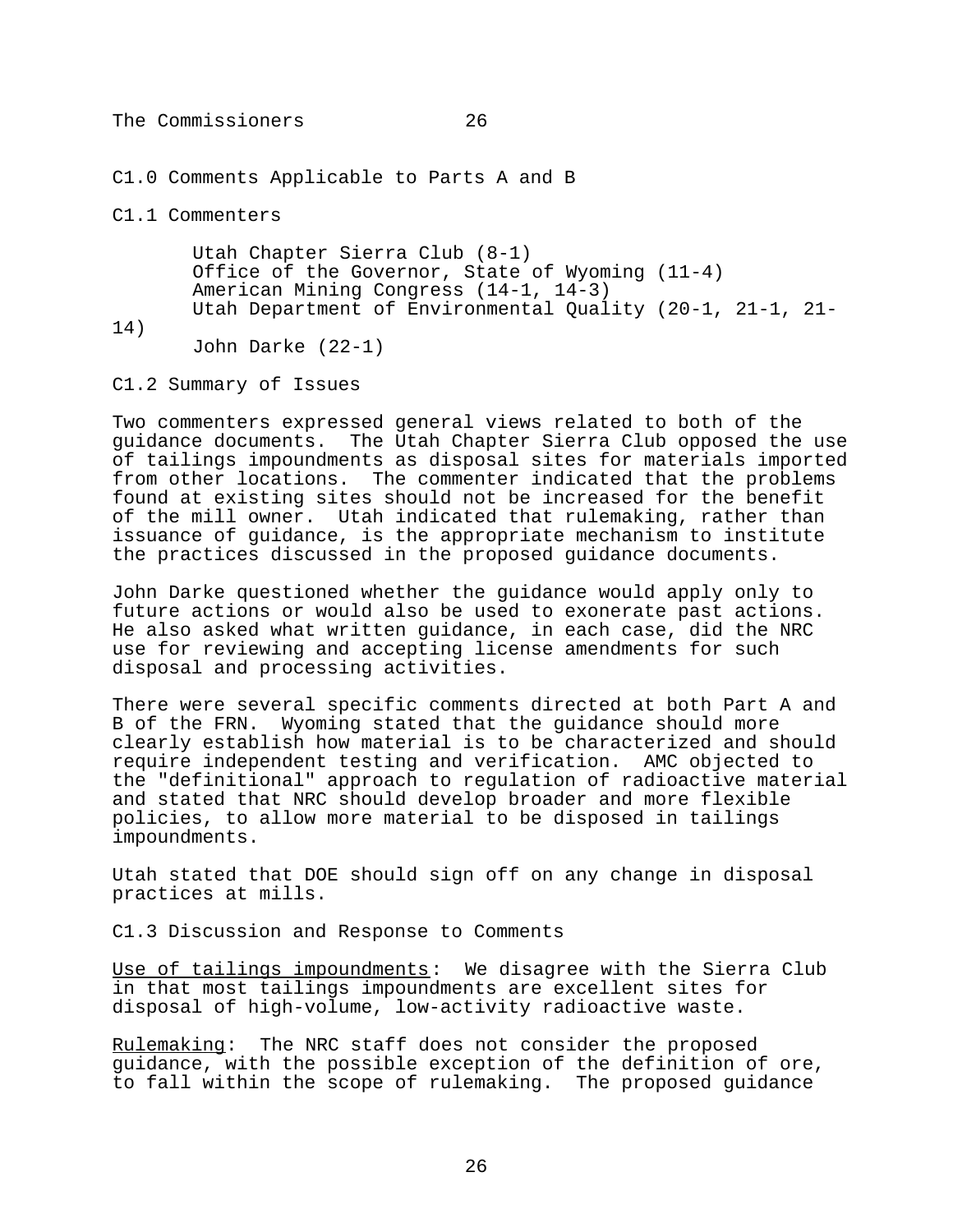provides the staff with procedures for implementing existing regulations. As stated in the Staff Analysis accompanying Part B, the staff concluded that the time and resources required for a separate rulemaking on the definition of ore are not justified, but that the definition will be added when Part 40 is next revised.

Applicability of guidance: Although the guidance is intended to apply to future actions, it draws on, and revises, past and existing NRC policies and practices. Past NRC actions were taken under policies and practices in effect at the time they were taken.

Characterization of material: Both guidance documents require conclusions that are based on required characterization. The presentation of technical implementation criteria and other details related to characterization is beyond the scope of this guidance.

Scope of guidance: The guidance documents address disposal and processing of off site material. The basis for limiting the policy was discussed in the Staff Analyses. NRC must work within the existing legislative mandates and regulatory framework. The Staff Analysis in Part A of the FRN discusses the general position taken by NRC staff.

DOE approval: As noted in Section 6.2 of the Staff Analysis of Part A of the FRN, there was considerable discussion between NRC and DOE during the development of the proposed guidance for disposal of non-11e.(2) byproduct material. Additionally, Item 9 of the guidance has been revised to include a concurrence by the State or DOE, within 120 days.

Prior commitment, by DOE, to take title to a disposal site that has processed alternate feed material, is not needed. DOE (or another Federal agency designated by the President) is required, under Section 83 of the AEA, to take title to such a site.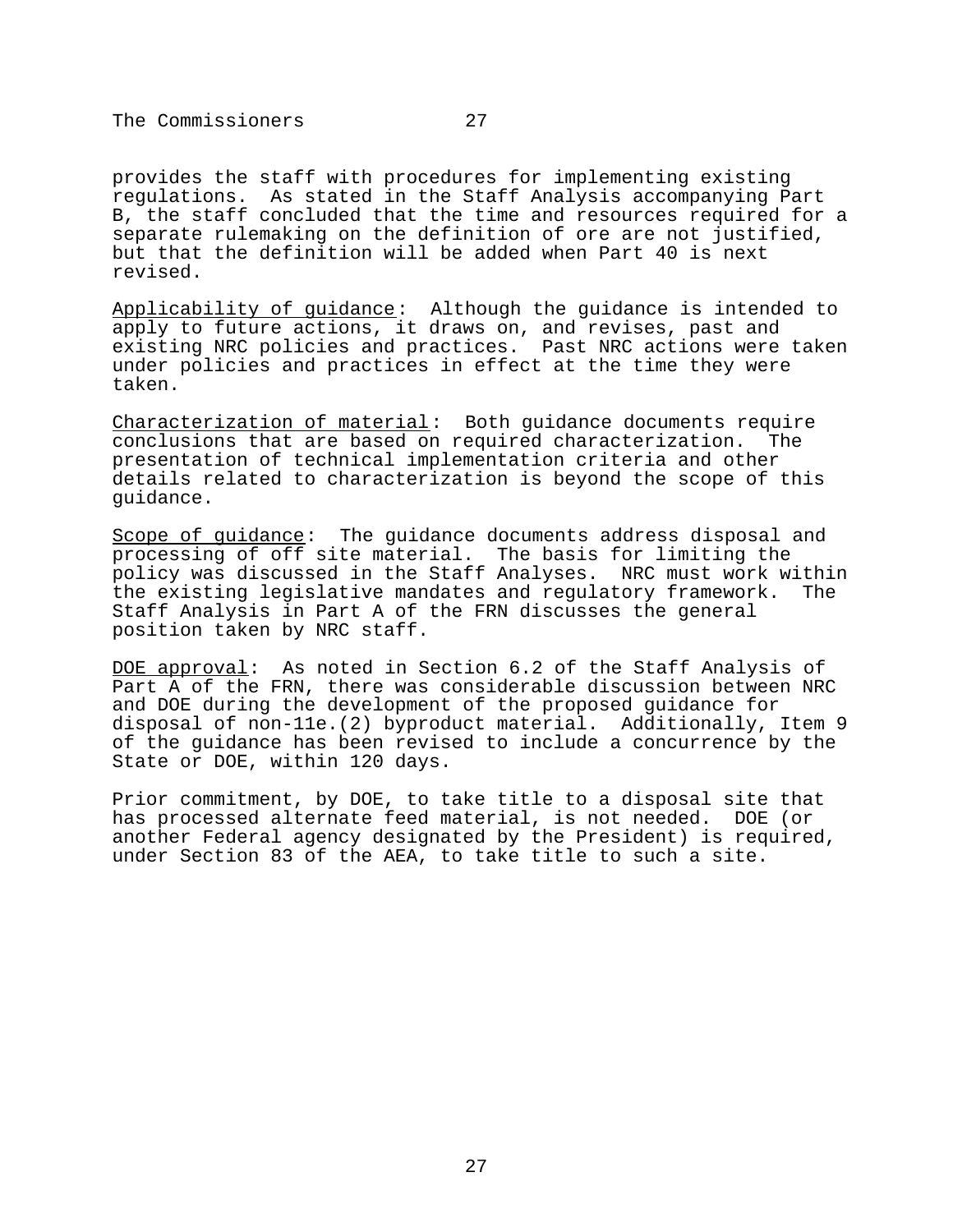## NUCLEAR REGULATORY COMMISSION

Uranium Mill Facilities, Notice of Two Guidance Documents: Final Revised Guidance on Disposal of Non-Atomic Energy Act of 1954,

Section 11e.(2) Byproduct Material in Tailings Impoundments; Final Position and Guidance on the Use of Uranium Mill Feed Materials Other Than Natural Ores

AGENCY: Nuclear Regulatory Commission.

ACTION: Notice of final guidance.

SUMMARY: The U.S. Nuclear Regulatory Commission has finalized two uranium mill licensing guidance documents after consideration of comments received in response to a request for public comment in a Federal Register notice published May 13, 1992 (57 FR 20525). Only minor changes were made to the proposed guidance documents titled, "Revised Guidance on Disposal of Non-Atomic Energy Act of 1954, Section 11e.(2) Byproduct Material in Tailings Impoundments" and "Position and Guidance on the Use of Uranium Mill Feed Materials Other Than Natural Ores."

ADDRESSES: Copies of the comments and the NRC staff responses, as well as SECY-91-243, can be examined at the Commission's Public Document Room at 2120 L Street NW. (lower level), Washington DC.

FOR FURTHER INFORMATION CONTACT: Myron Fliegel, Office of Nuclear Material Safety and Safeguards, U.S. Nuclear Regulatory Commission, Washington, DC 20555; telephone (301) 415-6629.

SUPPLEMENTARY INFORMATION:

Final Revised Guidance on Disposal of Non-Atomic Energy Act of 1954,

Section 11e.(2) Byproduct Material in Tailings Impoundments

1. In reviewing licensee requests for the disposal of wastes that have radiological characteristics comparable to those of Atomic Energy Act (AEA) of 1954, Section 11e.(2) byproduct material [hereafter designated as "11e.(2) byproduct material"] in tailings impoundments, staff will follow the guidance set forth below. Since mill tailings impoundments are already regulated under 10 CFR Part 40, licensing of the receipt and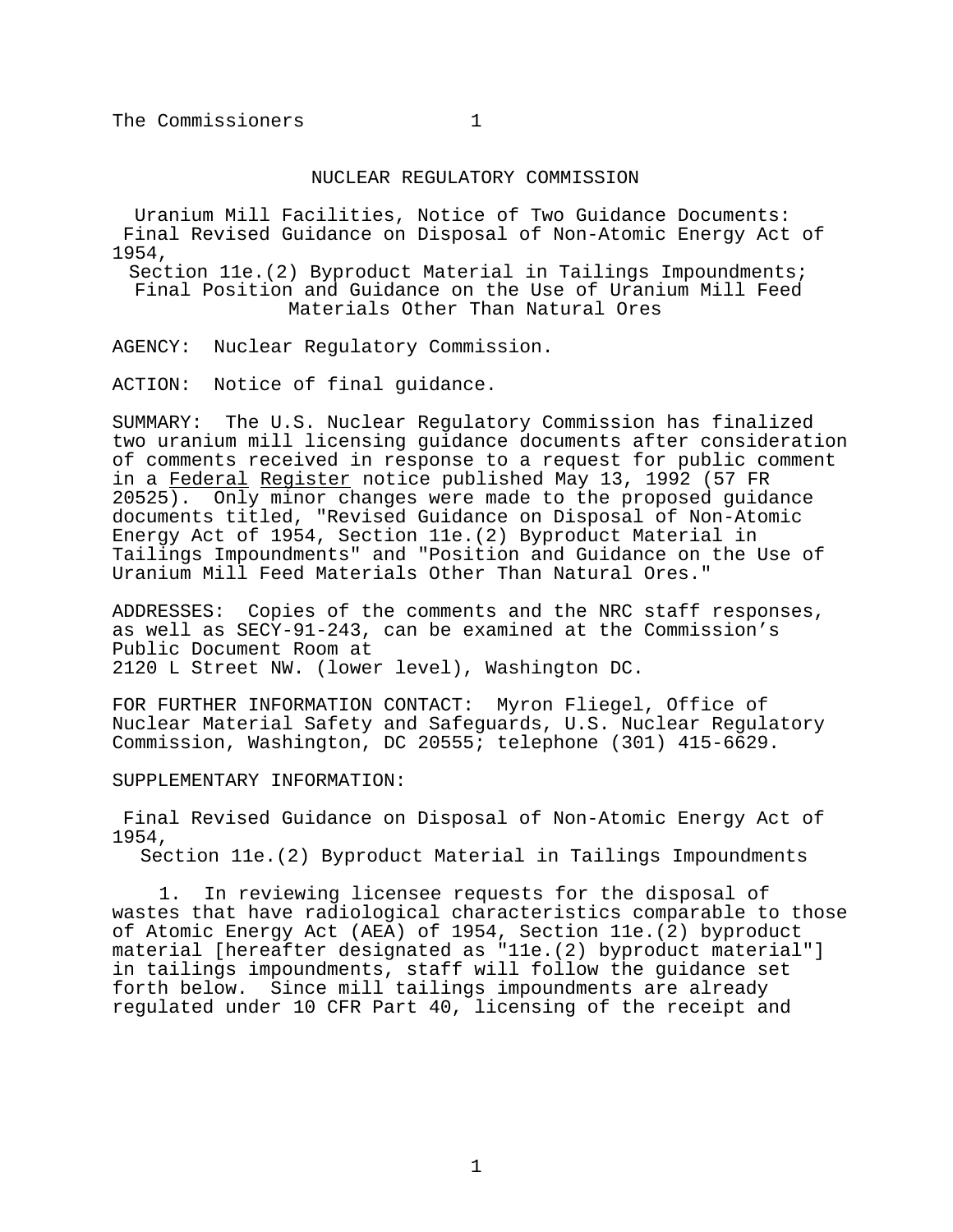disposal of such material [hereafter designated as "non-11e.(2) byproduct material<sup>1</sup>"] should also be done under 10 CFR Part 40.

2. Radioactive material not regulated under the AEA shall not be authorized for disposal in an 11e.(2) byproduct material impoundment.

3. Special nuclear material and Section 11e.(1) byproduct material waste should not be considered as candidates for disposal in a tailings impoundment, without compelling reasons to the contrary. If staff believes that such material should be disposed of in a tailings impoundment in a specific instance, a request for approval by the Commission should be prepared.

4. The 11e.(2) licensee must demonstrate that the material is not subject to applicable Resource Conservation and Recovery Act (RCRA) regulations or other U.S. Environmental Protection Agency (EPA) standards for hazardous or toxic wastes prior to disposal. To further ensure that RCRA hazardous waste is not inadvertently disposed of in mill tailings impoundments, the 11e.(2) licensee also must demonstrate, for waste containing source material, as defined under the AEA, that the waste does not also contain material classified as hazardous waste according to 40 CFR Part 261. In addition, the licensee must demonstrate that the non-11e.(2) material does not contain material regulated under other Federal statutes, such as the Toxic Substances Control Act. Thus, source material physically mixed with other material, would require evaluation in accordance with 40 CFR Part 261, or 40 CFR Part 761. (These provisions would cover material such as: characteristically hazardous waste; listed hazardous waste; and polychlorinated biphenyls.) The demonstration and testing should follow accepted EPA regulations and protocols.

5. The 11e.(2) licensee must demonstrate that there are no Comprehensive Environmental Response, Compensation and Liability Act issues related to the disposal of the non-11e.(2) byproduct material.

6. The 11e.(2) licensee must demonstrate that there will be no significant environmental impact from disposing of this material.

 $1$ "non-11e.(2) byproduct material" as used here is simply an encompassing term for source, special nuclear, and 11e.(1) byproduct materials.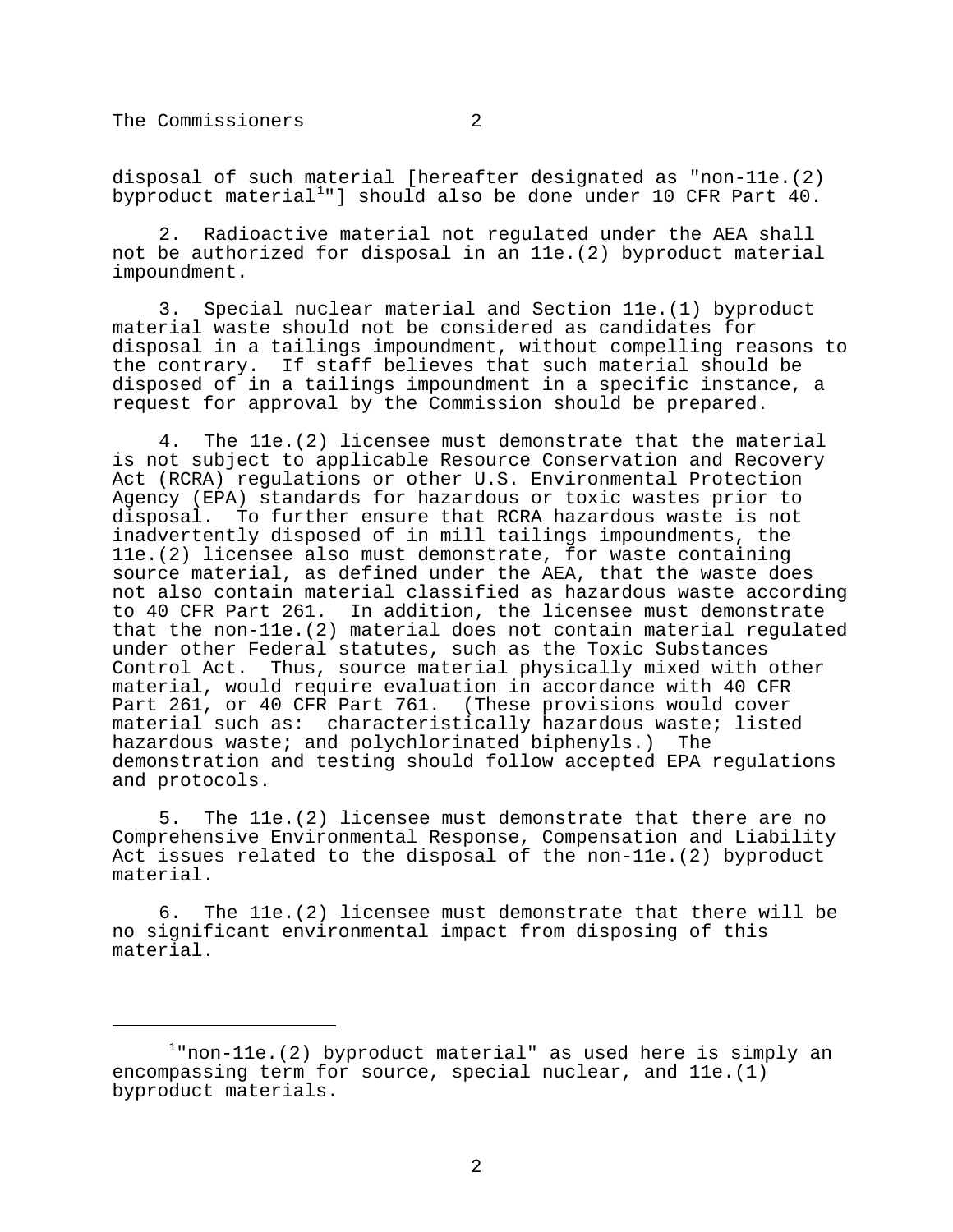7. The 11e.(2) licensee must demonstrate that the proposed disposal will not compromise the reclamation of the tailings impoundment by demonstrating compliance with the reclamation and closure criteria of Appendix A of 10 CFR Part 40.

8. The 11e.(2) licensee must provide documentation showing approval by the Regional Low-Level Waste Compact in whose jurisdiction the waste originates as well as approval by the Compact in whose jurisdiction the disposal site is located.

9. The Department of Energy (DOE) and the State in which the tailings impoundment is located, should be informed of the Nuclear Regulatory Commission findings and proposed action, with a request to concur within 120 days. A concurrence and commitment from either DOE or the State to take title to the tailings impoundment after closure must be received before granting the license amendment to the 11e.(2) licensee.

10. The mechanism to authorize the disposal of non-11e.(2) byproduct material in a tailings impoundment is an amendment to the mill license under 10 CFR Part 40, authorizing the receipt of the material and its disposal. Additionally, an exemption to the requirements of 10 CFR Part 61, under the authority of § 61.6, must be granted. (If the tailings impoundment is located in an Agreement State with low-level waste licensing authority, the State must take appropriate action to exempt the non-11e.(2) byproduct material from regulation as low-level waste.) The license amendment and the § 61.6 exemption should be supported with a staff analysis addressing the issues discussed in this guidance.

Final Position and Guidance on the Use of Uranium Mill Feed Material Other Than Natural Ores

Staff reviewing licensee requests to process alternate feed material (material other than natural ore) in uranium mills should follow the guidance presented below. Besides reviewing to determine compliance with appropriate aspects of Appendix A of 10 CFR Part 40, the staff should also address the following issues:

## 1. Determination of whether the feed material is ore .

For the tailings and wastes from the proposed processing to qualify as 11e.(2) byproduct material, the feed material must qualify as "ore." In determining whether the feed material is ore, the following definition of ore must be used: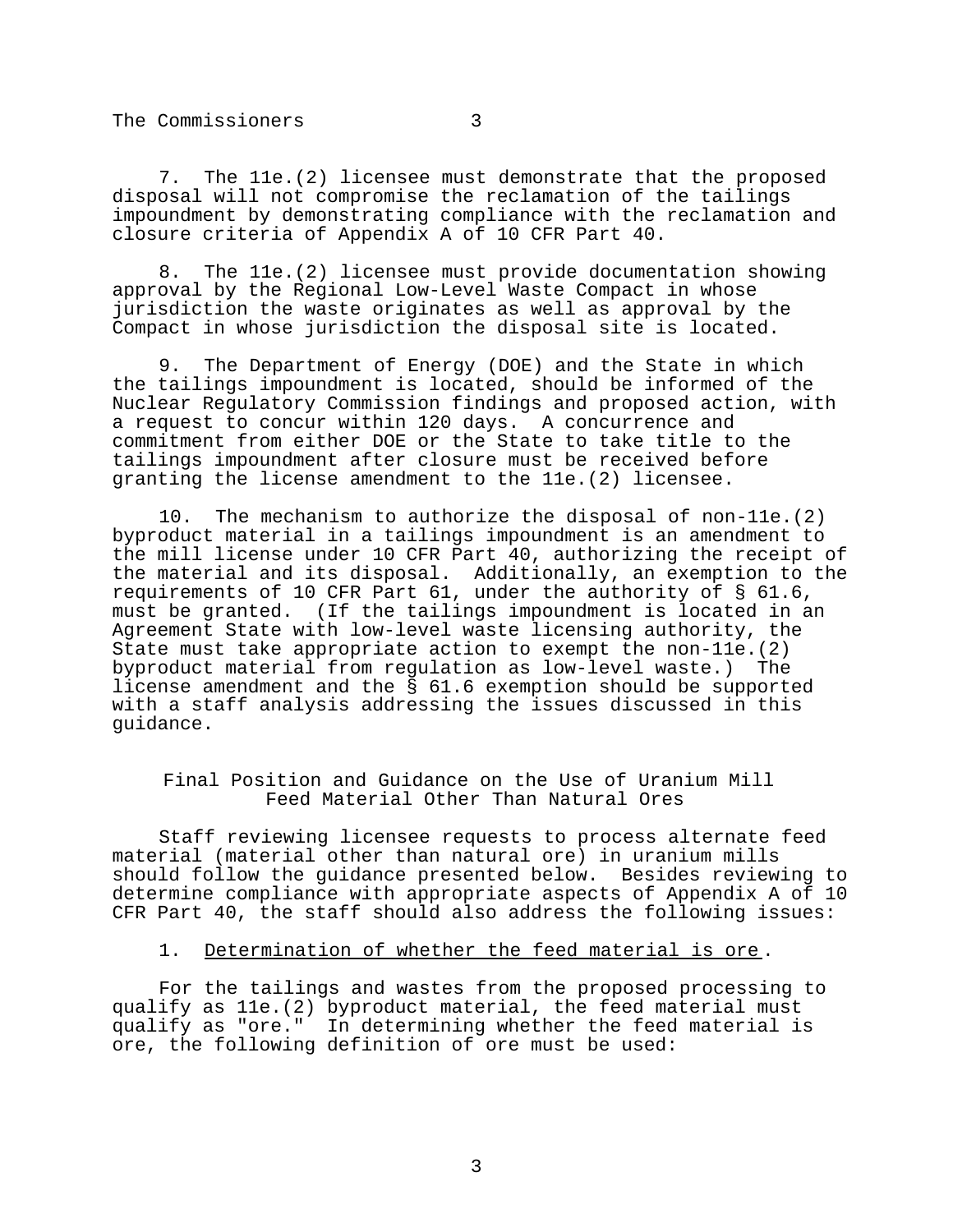Ore is a natural or native matter that may be mined and treated for the extraction of any of its constituents or any other matter from which source material is extracted in a licensed uranium or thorium mill.

# 2. Determination of whether the feed material contains hazardous waste.

If the proposed feed material contains hazardous waste, listed under subpart D §§ 261.30-33 of 40 CFR (or comparable RCRA authorized State regulations), it would be subject to EPA (or State) regulation under RCRA. To avoid the complexities of NRC/EPA dual regulation, such feed material will not be approved for processing at a licensed mill. If the licensee can show that the proposed feed material does not contain a listed hazardous waste, this issue is resolved.

Feed material exhibiting only a characteristic of hazardous waste (ignitable, corrosive, reactive, toxic) would not be regulated as hazardous waste and could therefore be approved for recycling and extraction of source material. However, this does not apply to residues from water treatment, so acceptance of such residues as feed material will depend on their not containing any hazardous or characteristic hazardous waste. Staff may consult with EPA (or the State) before making a determination of whether the feed material contains hazardous waste.

# 3. Determination of whether the ore is being processed primarily for its source-material content.

For the tailings and waste from the proposed processing to qualify as 11e.(2) byproduct material, the ore must be processed primarily for its source-material content. There is concern that wastes that would have to be disposed of as radioactive or mixed waste would be proposed for processing at a uranium mill primarily to be able to dispose of it in the tailings pile as 11e.(2) byproduct material. In determining whether the proposed processing is primarily for the source-material content or for the disposal of waste, either of the following tests can be used:

a. Co-disposal test: Determine if the feed material would be approved for disposal in the tailings impoundment under the "Final Revised Guidance on Disposal of Non-Atomic Energy Act of 1954, Section 11e.(2) Byproduct Material in Tailings Impoundments," or revisions or replacements to that guidance. If the material would be approved for disposal, it can be concluded that if a mill operator proposes to process it, the processing is primarily for the source-material content. The material would have to be physically and chemically similar to